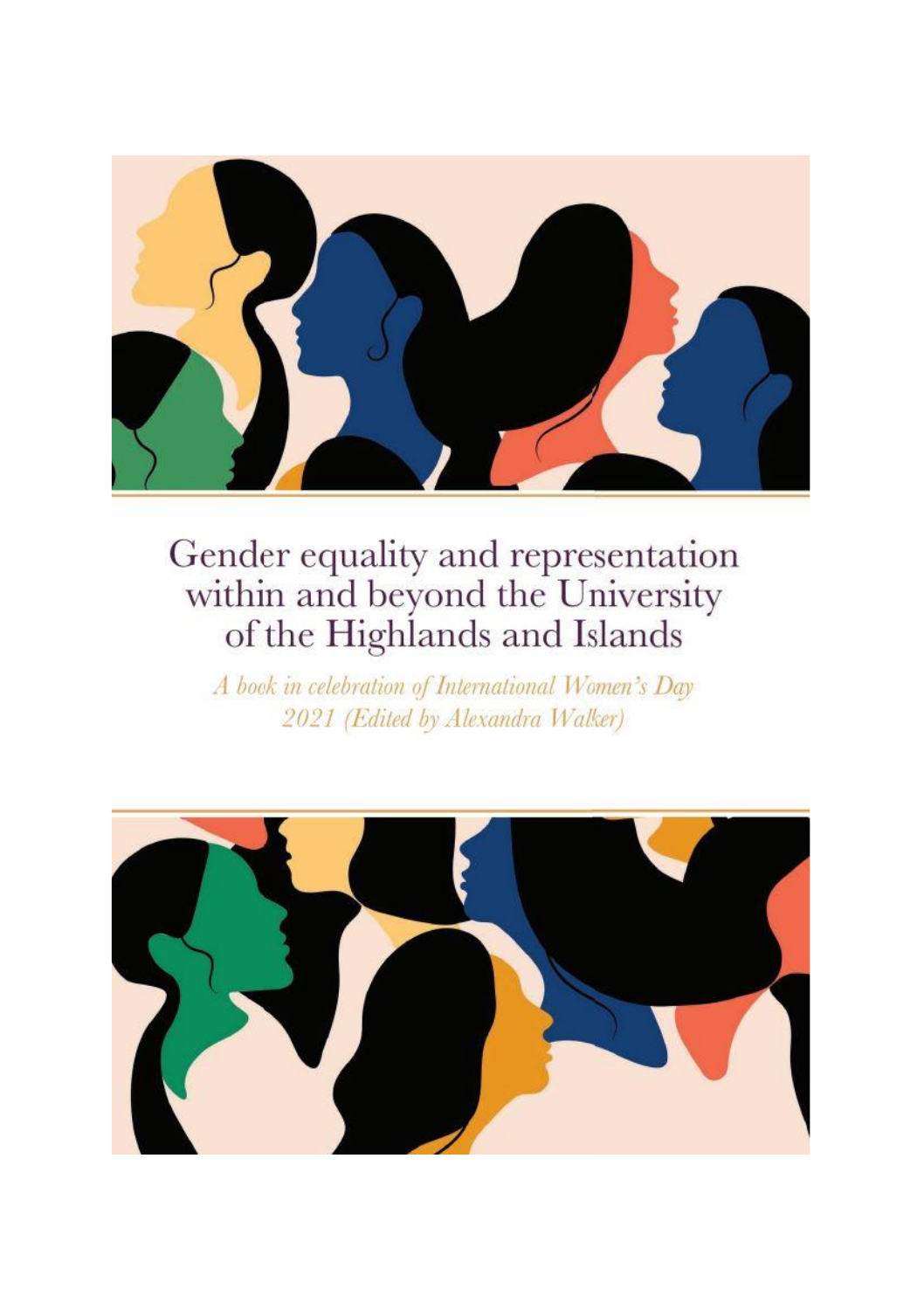# **Distancing the (privileged) male from the machine: supporting gender balance and representation through acts of allyship in academic processes and practices**

Keith Smyth | [keith.smyth@uhi.ac.uk](mailto:keith.smyth@uhi.ac.uk) Professor of Pedagogy and Head of the Learning and Teaching Academy University of the Highlands and Islands (UHI)

# **Abstract**

This chapter seeks to address how male colleagues who are in privileged positions of leadership, influence or seniority within universities can contribute to challenging gender bias, and champion greater gender representation in academic processes and practices, through acts of male allyship. The chapter begins with a consideration of the historical developments that have privileged the male voice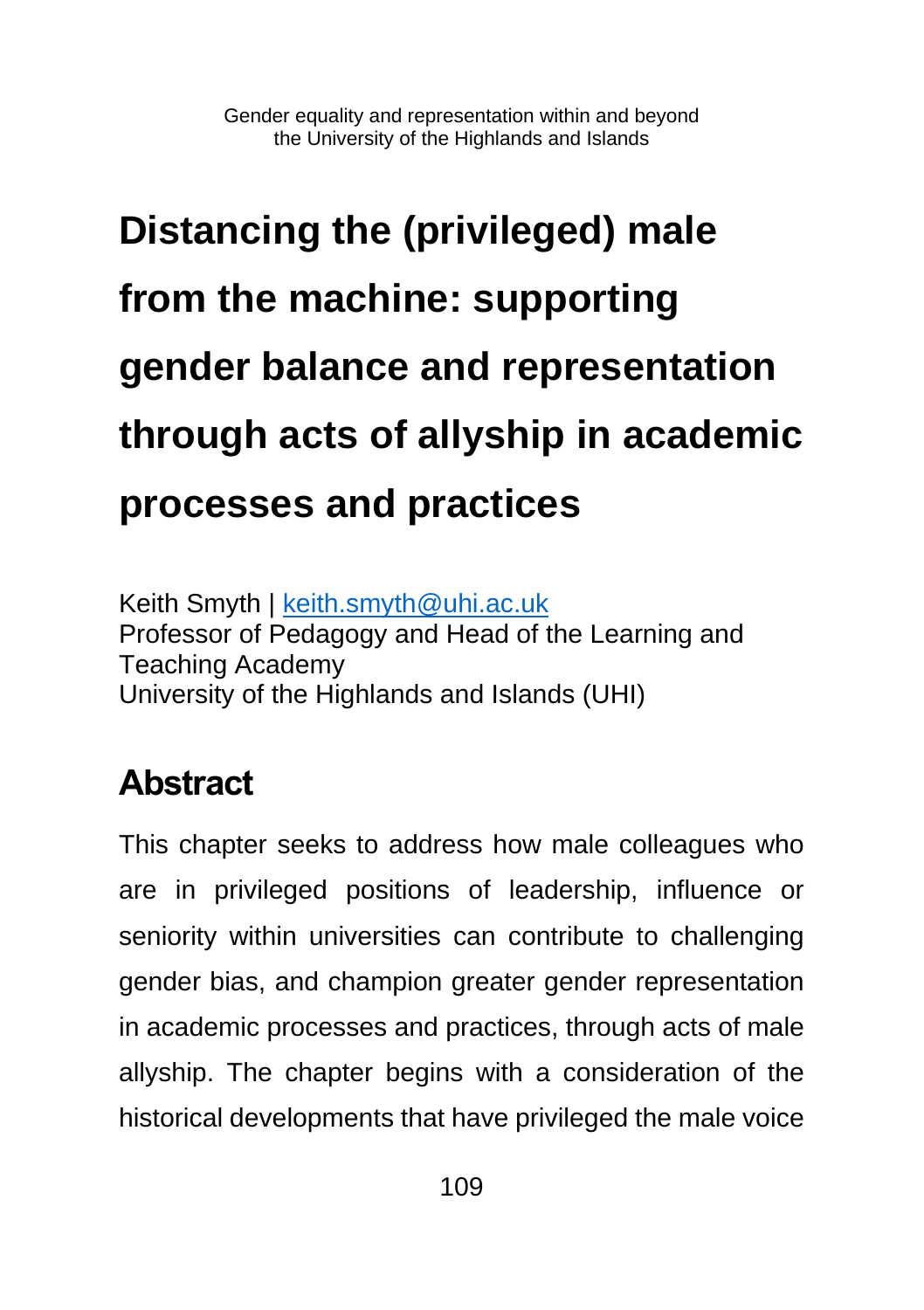in academia and the generation and dissemination of knowledge, before exploring in the current context the dominance and favouring of male voices within the publication of academic and scientific research through issues that include homogeneity in journal boards and learned societies, and phenomena such as citation and coauthoring bias. The chapter then briefly considers contemporary movements and campaigns (including 'Why is my curriculum white?' and 'Decolonising the curriculum') which are seeking to challenge the dominance of white, male western scholars within the curriculum.

This then leads into an exploration of the specific acts of male allyship that can support gender balance, and amplify the voices of women colleagues, in curriculum design, authoring and presenting scholarship and research, and in leading learning and teaching related work and initiatives. An emphasis is placed on the importance of distributed leadership as a key act of allyship that can enable greater gender balance in educational leadership and decision making. The chapter concludes with the point that male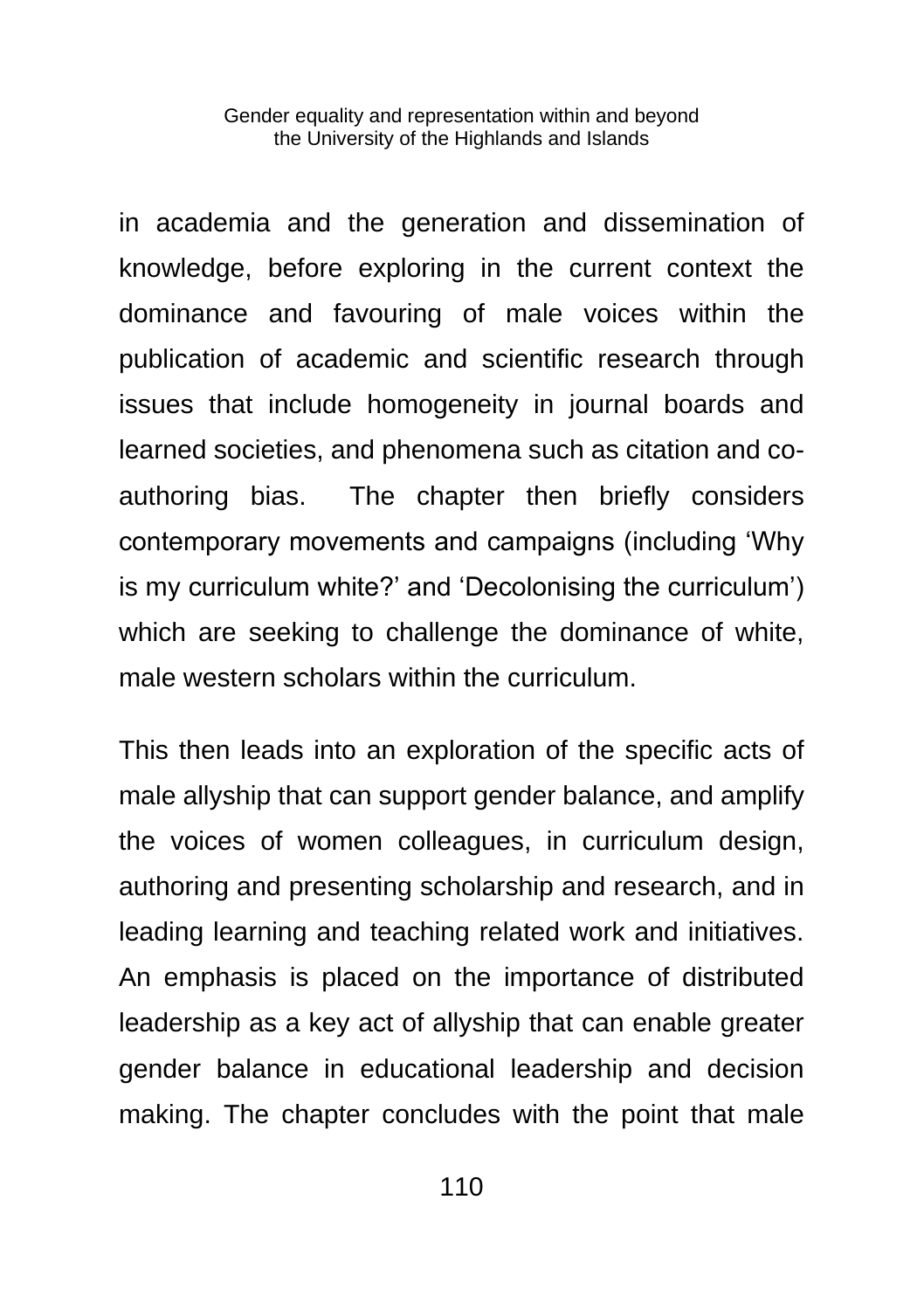colleagues who are seeking to support gender balance and representation in academic and higher education institutions have to pro-actively commit to acts of allyship, recognise when they themselves and other colleagues are being complicit in sustaining or reinforcing gender imbalance, and be prepared to challenge both the status quo and indeed their own status, leadership and responsibilities.

**Keywords:** Allyship, gender balance, privilege, bias, academic practice, curriculum, research, distributed leadership.

#### **A historical perspective on the privileging of the male voice**

The privileging of the male voice in education, academia and the production and dissemination of knowledge can be traced to more points in human history than this short chapter can possibly consider. However there are pivotal defining developments and eras in the evolution of culture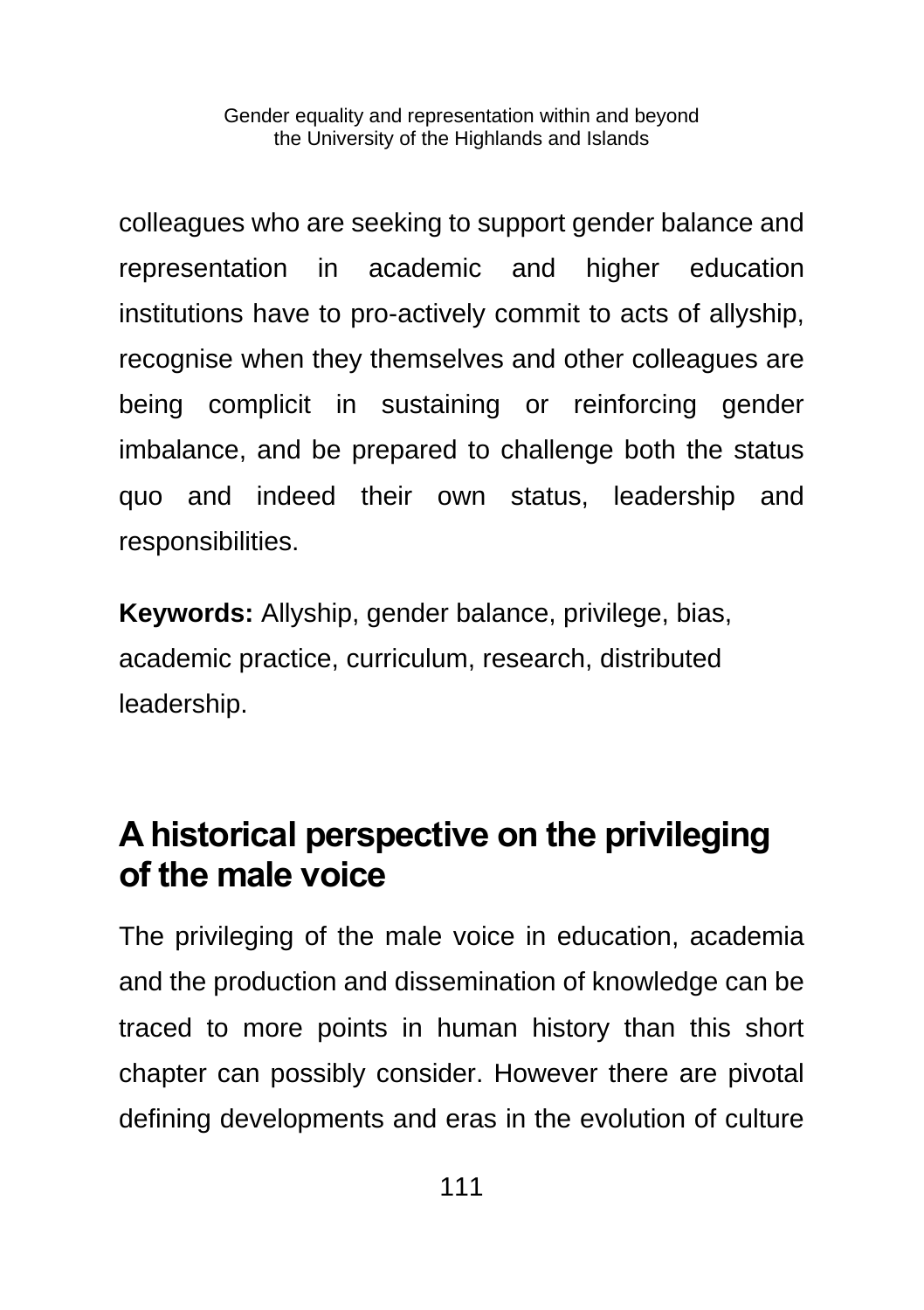and society to which we can look, and which are particularly relevant to current practices that prevail in privileging the male voice in academia, academic practices and research.

We may look directly to the roots of philosophy and education in ancient Greece, where through the work of Socrates, Plato and Isocrates there is an emphasis placed on education as being about the development of citizens, but within which the citizen was almost universally assumed to be male. Furthermore while there were many women philosophers active across the different periods of ancient Greek history, engagement in philosophical endeavour was largely seen as the reserve of men to the extent that, beyond Hypatia, there is little common knowledge in the wider populace of other women philosophers such as Aspasia, Diotima, Arete or Hipparchia. This was compounded by and is attributable to, as Wider (1986: 21) observes, ancient and modern sources that are so genderbiased and sexist in their nature that they lessen and "easily distort our view of these women and their accomplishments".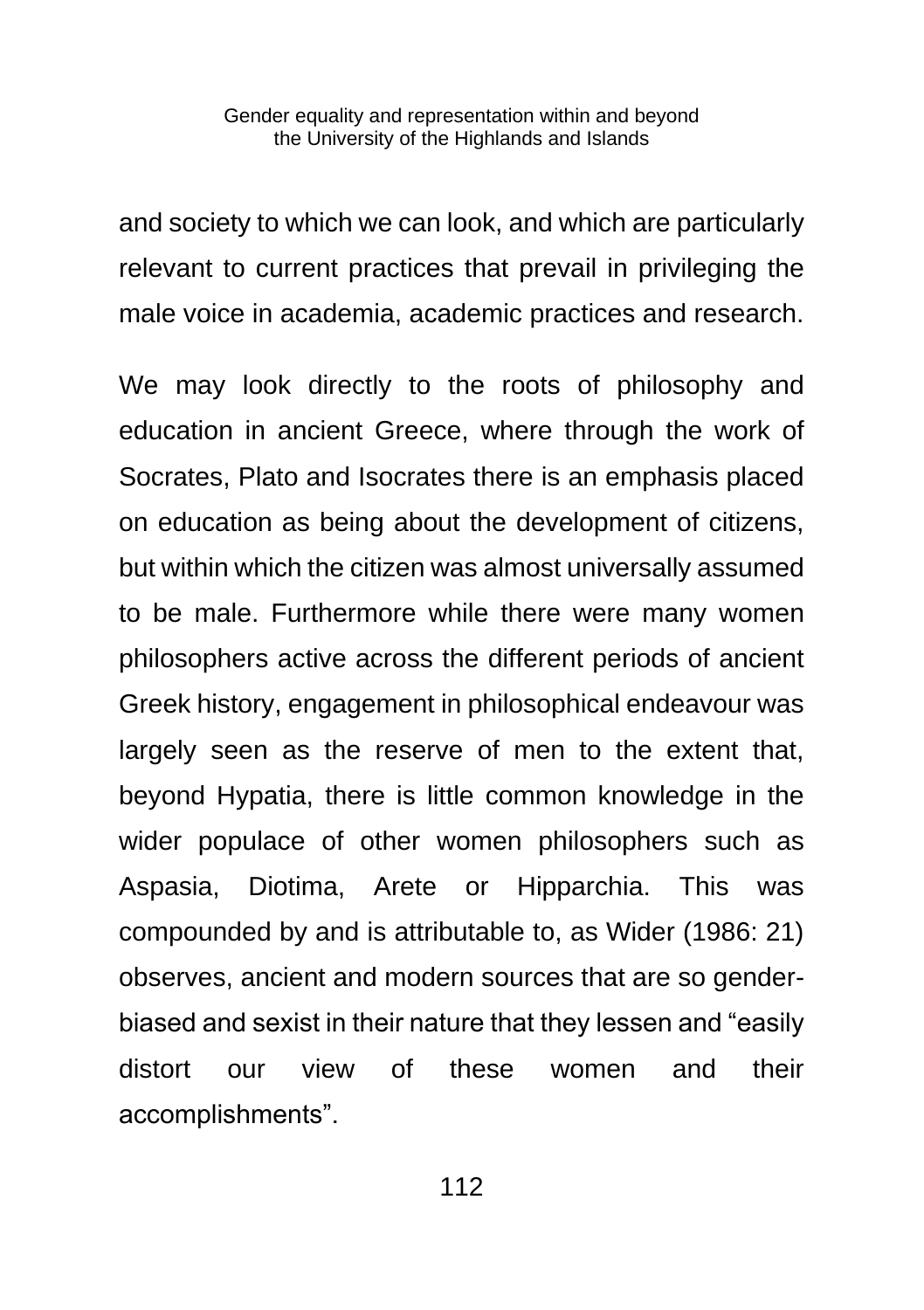Tuana and Peterson (1993: x-xi) scrutinise and challenge the five major beliefs about woman's nature that were generally accepted by Western philosophy, theology and science up to the nineteenth century, specifically that: woman is less perfect than man; woman possesses inferior rational capacities; woman has a defective moral sense; man is the primary creative force; and woman is in need of control. Tuana and Peterson contend and reveal how these beliefs about woman's nature permeated and reproduced themselves in the realms of philosophy, theology, science and politics, and permeated social and cultural institutions, to the exclusion and distrust of women's voices and in reducing the sphere of the woman to the private, domestic realm.

The disenfranchisement of women voices extended to the development and dissemination of knowledge and the written word. Prior to the development of mass publishing, to be literate was the privilege of royalty, nobility and ruling elites, including organised religion, and the hand produced written manuscript was an instrument of power for priests,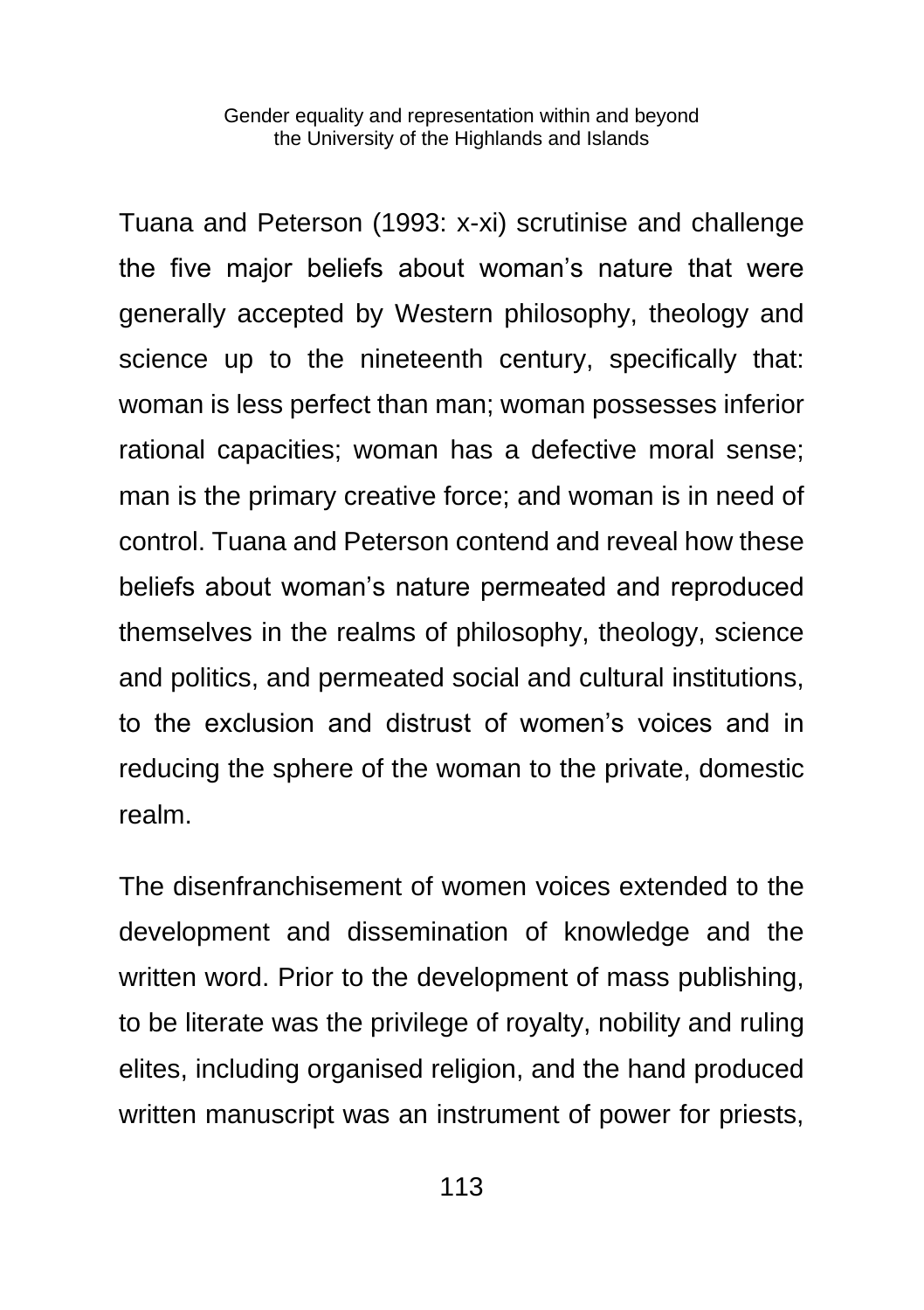princes and the privileged, allowing them to enshrine laws and belief systems that were themselves overwhelmingly patriarchal. The invention of the Gutenberg printing press in the 1440's revolutionised publishing and the mass distribution of knowledge that we have to this day, and was pivotal to the development of literacy across society, but mass printing technology remained largely in the hands of privileged males and the first book to be mass produced using the Gutenberg press was the Gutenberg Bible (also known as the Mazarin Bible). Printed works by European women authors did noticeably begin to increase in the sixteenth century, but only marginally. In her exploration of women and the cultural politics of printing, Stevenson (2009) observes that between 1500 and 1600 there were a total of only twenty writings by English and Scottish women printed, twenty in Spain, twenty-three in Germany and the Netherlands, thirty-two in France, and a more substantial two-hundred and twenty-one printed publications by women writers in Italy.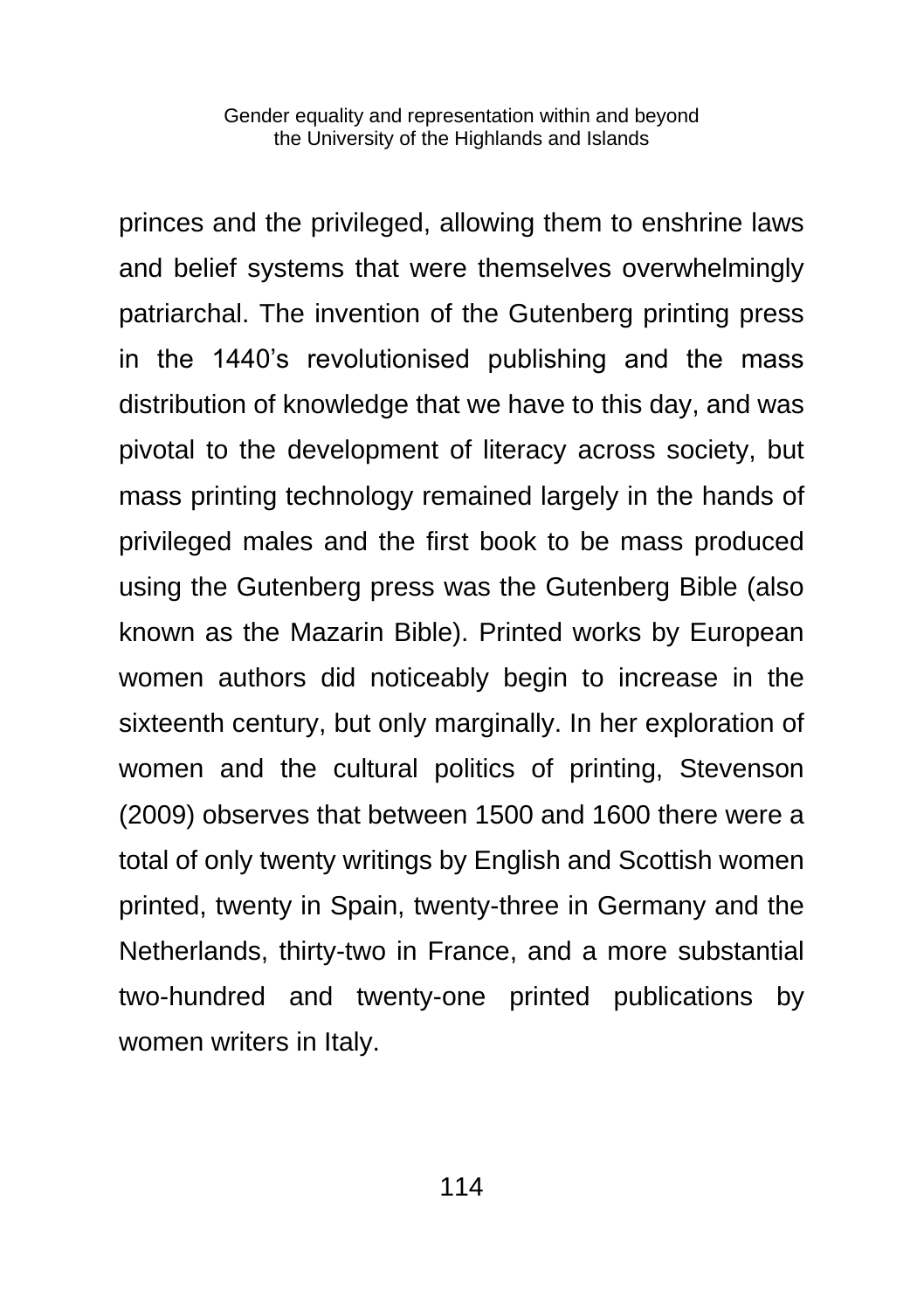While we may observe the above as historical trends and developments, there is a legacy or at the very least a direct comparison we can draw between the above and the modern practices that continue to privilege the male voice and marginalise and underrepresent the work and voices of women - in academia, education and research.

# **Prevailing practices and privilege**

If space permitted, an appropriate starting point in exploring the prevailing practices that privilege males and the male voice in academia would involve examining the myriad of ways in which women have been disadvantaged within higher education.

Rees (2011) provides a thorough analysis, in the context of the gendered construction of scientific knowledge. Beginning with the observation that historically women were excluded from 'the academy' (and giving the example of Cambridge University, who did not allow women students to graduate until 1949 even if they had passed all their exams), Rees goes on to explore the various kinds of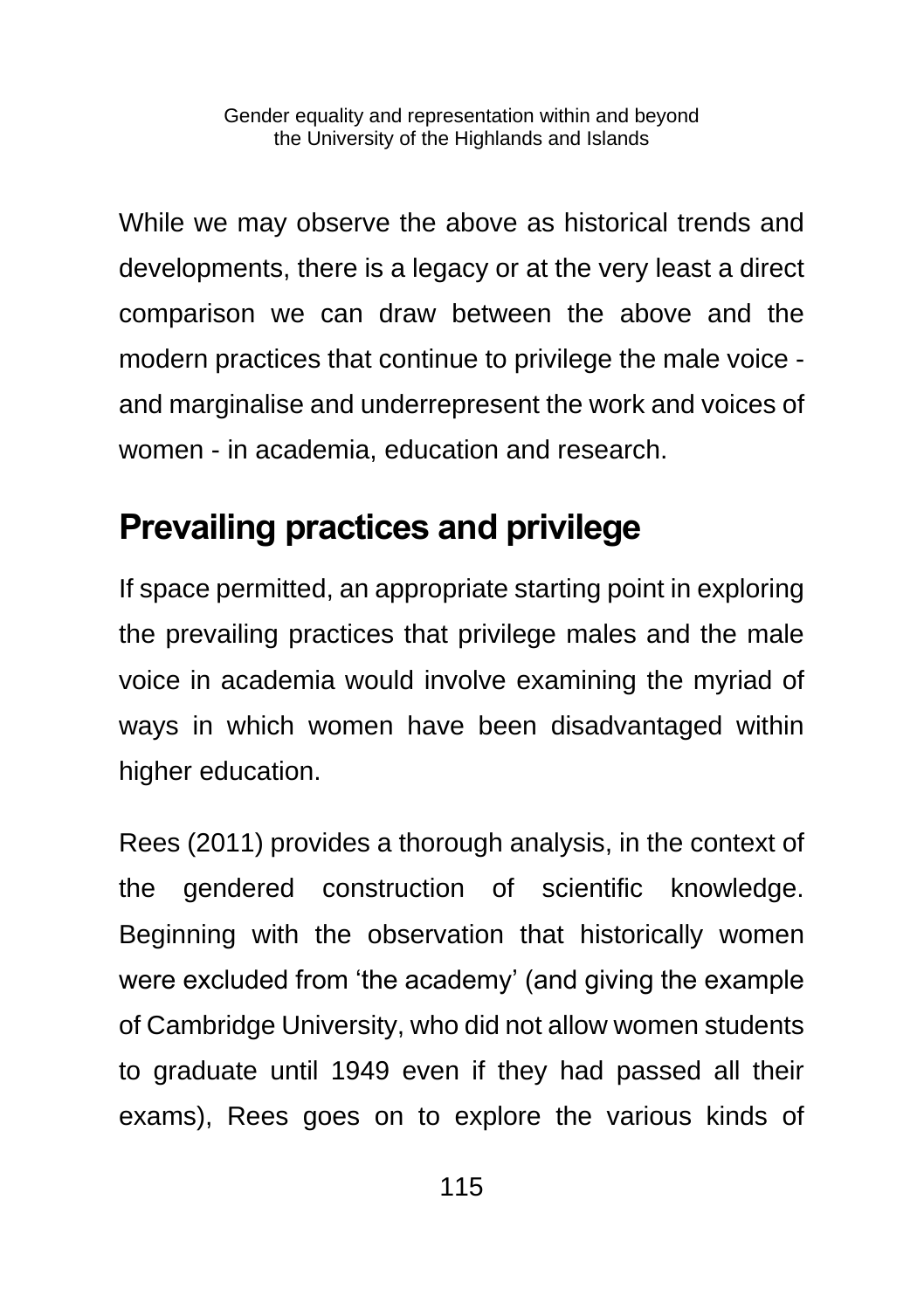gender-based segregation in universities, and draws on a substantial body of data to underline the disproportionate numbers of male graduates who become professors in comparison to females, despite female undergraduates outnumbering males in the data drawn upon at the time. Rees also examines the scarcity of women in leadership posts in European universities (with only 13% of heads of higher education/research institutions in the EU being women in 2009). As discussed elsewhere in this book, these trends prevail, and there are multifarious factors at play in this context. As Rees observes, many of these factors relate to the dominance of males and male perspectives in positions of influence in relation to what academic work is valued, and whom is being valued for producing it. This extends to the mechanisms and conventions that govern the production, scrutiny and dissemination of academic knowledge, and as Jester (2018) observes also encompasses decisions and practices around the curriculum and what is legitimised as 'valid knowledge' through being included in the subject material of curricula.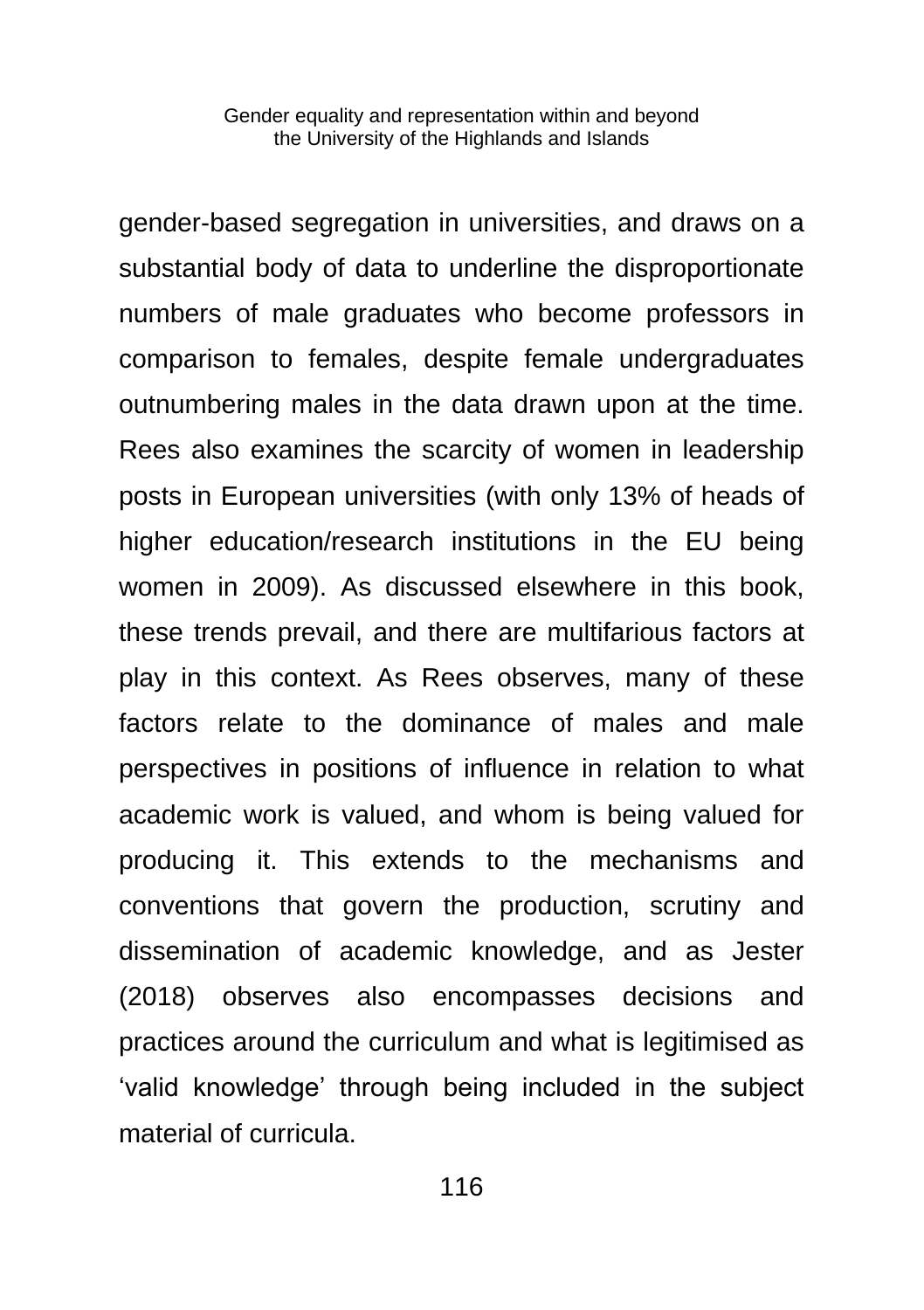# **Gender bias in journal boards and learned societies**

The underrepresentation of women in leadership positions, and in spaces of influence within academia, is particularly notable in the gender distribution within and across the editorial and review boards of journals, and also of learned societies and professional associations within higher education and academic research.

In an extensive recent study (Liévano-Latorrea, Aparecida da Silvaa, Vieiraa, Resendea, Ribeiroa, Borgesa, Sales and Loyola, 2020), the gender composition of editorial boards for thirty-one leading journals in the field of biological conservation were assessed. Of the 1251 editors across the journal boards that were examined, only 28.7 percent were women. While Liévano-Latorrea and colleagues note some variance in gender representation on editorial boards in other discipline areas, the imbalance is consistently in one direction. They also observe the wider implications of women being underrepresented on editorial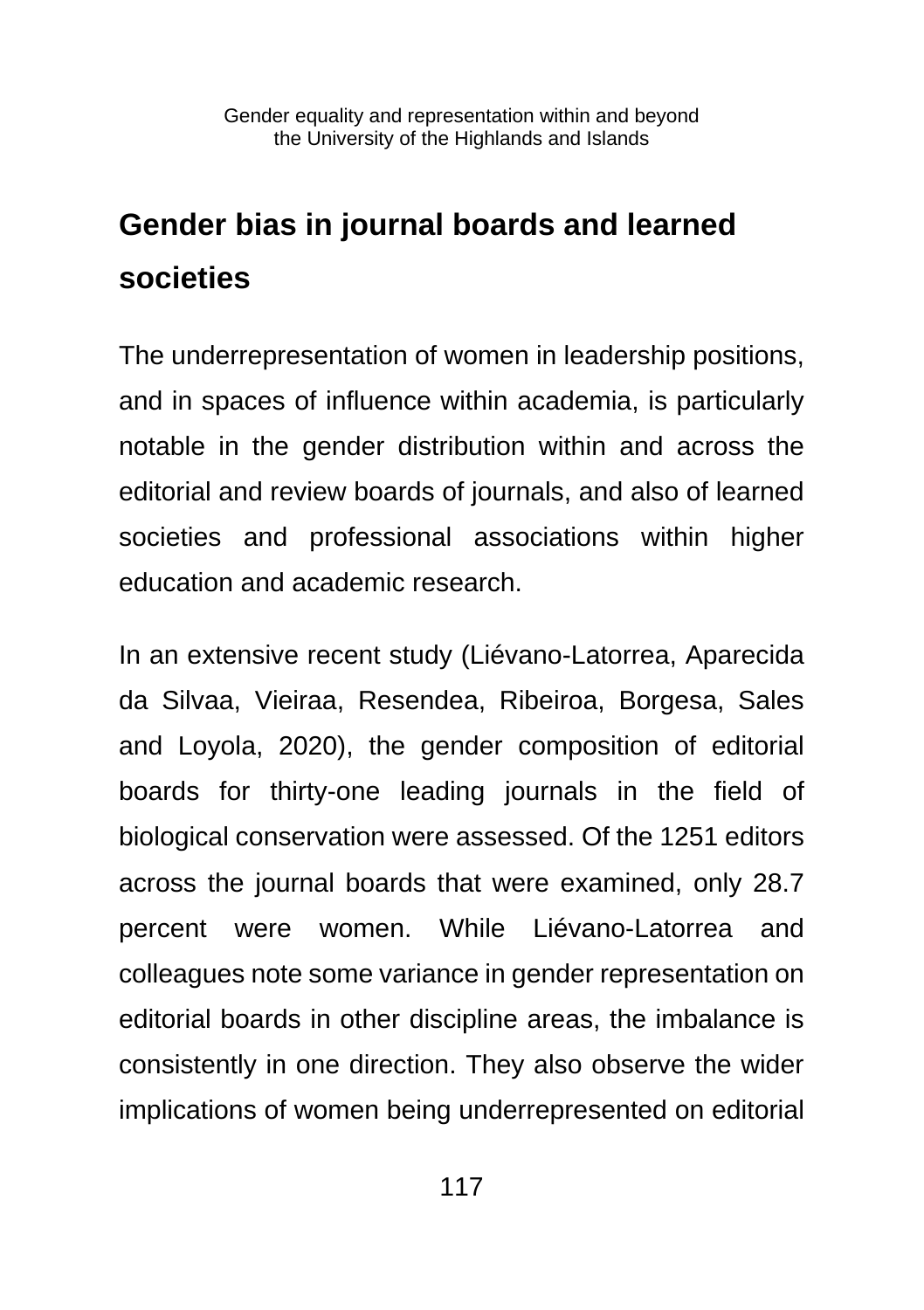boards, with membership of editorial boards being an important indicator of status and professional standing in their fields for academics, and an important proxy indicator of the presence and leadership of women in academic spaces. Liévano-Latorrea et al. (2020) also articulate the wider benefits of greater gender balance in editorial boards, including drawing upon a richer pool of expertise and experience, surfacing a broader range of research, and identifying more innovative solutions to issues. Ultimately they contend that the undervaluing of research by women and of their wider academic and professional standing, as reflected in the composition of editorial boards, largely needs to be addressed by male editors taking direct action to achieve gender balance through recognising the "need to assume their part in the movement and start, for example, to hire and promote women's work" (Liévano-Latorrea et al. 2020: 5).

The awareness of editors with respect to gender representation on editorial boards, and within the reviewing and publishing processes, is an important area to address

118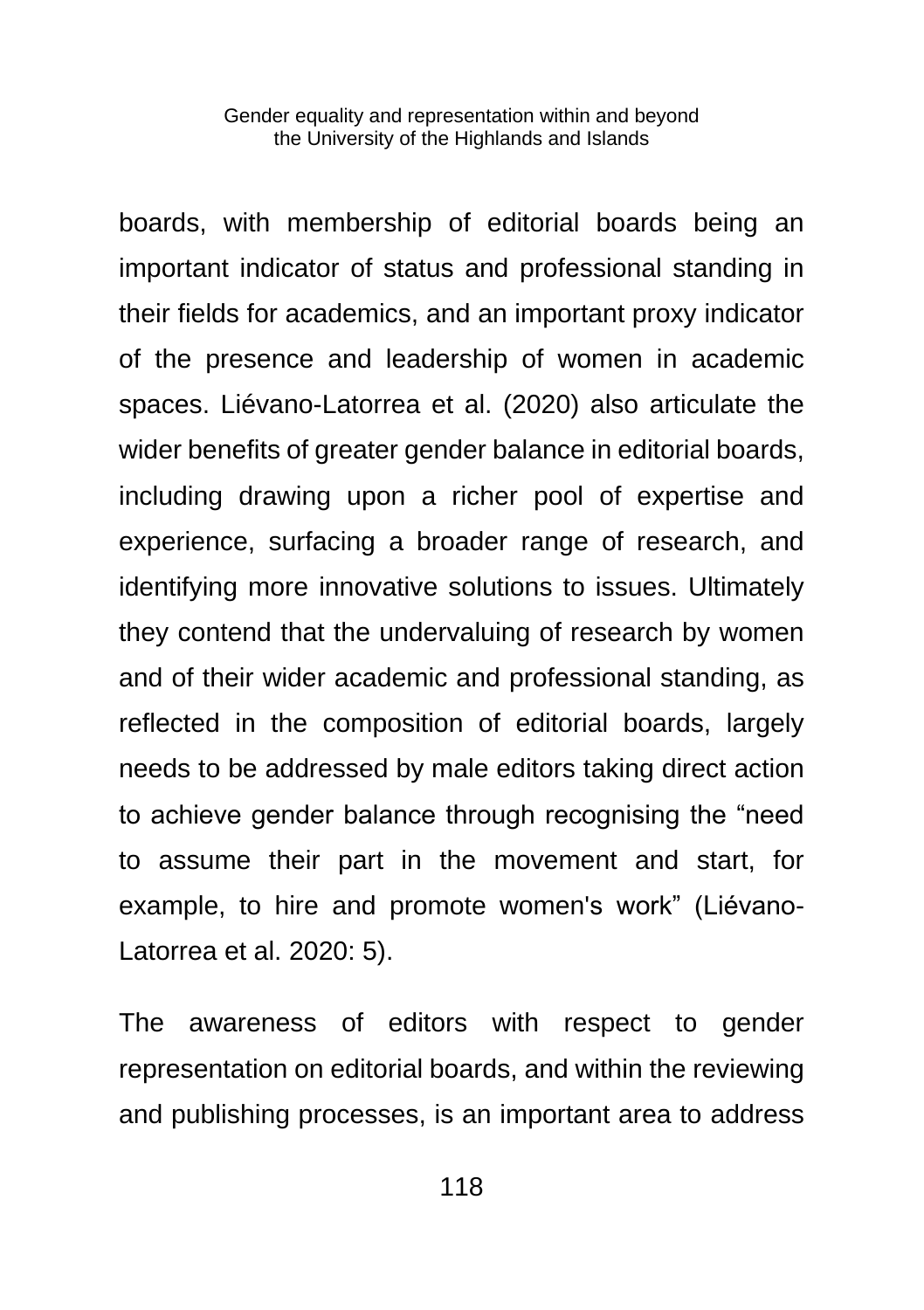in order to progress greater gender balance and increase the participation and representation of women. In their qualitative study exploring journal editors perceptions of gender, Lundine, Bourgeault, Glonti, Hutchinson and Balabanova (2019) found that there was little consideration of gender beyond striving to be 'gender blind', which they contend is not cognisant of the wider systemic factors at play. Ludine and colleagues underline the need for journals and publishers to consider being more explicit about the values of their journal, defining what research equity means and implementing measures to both gauge and promote greater gender representation.

Rees (2011) offers similar observations relating to research councils, professional bodies and other 'learned societies' within academia, the memberships of which tend to be male dominated, and for which membership and leadership of are marks of esteem associated with standing and, as with editorial board membership and publishing, are often key factors in career progression and promotion.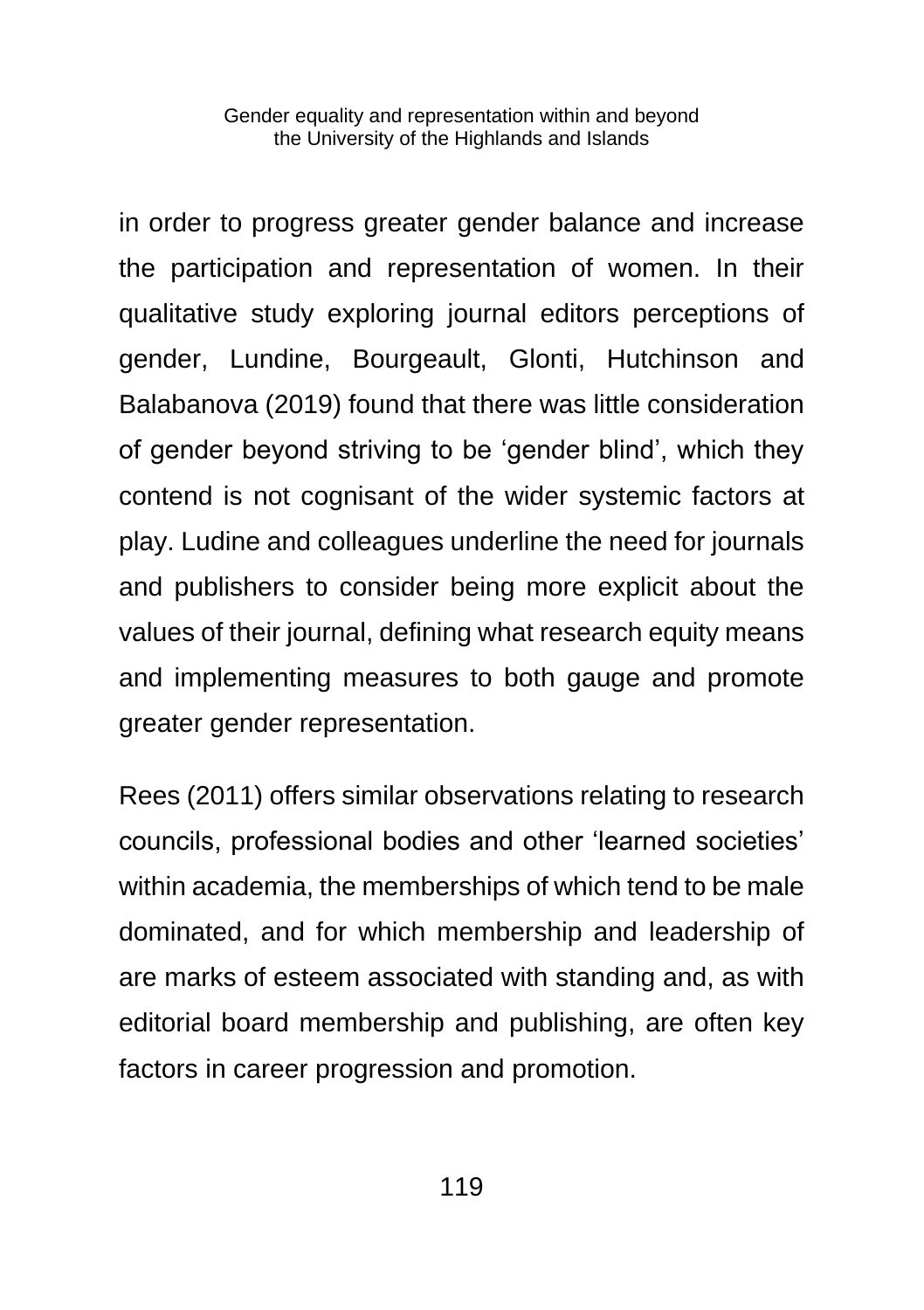Rees (2011: 138) challenges us to ask several questions regarding gender balance and the membership of such councils and societies:

"The critical issue is how do people get selected to become Council members of these and other international science bodies…? What are the recruitment mechanisms for membership of prize committees and learned societies? Who are the gatekeepers to accessing these powerful positions who determine what is deemed to be excellent? By what criteria are they operating? What roles do networks and 'knowing' potential candidates or those who recommend them play in the process? A lack of transparency and evidence-base in the vetting of candidates raises concerns that contacts, networking and cloning may have a disproportionate impact." Rees (2011: 134) also asks the pertinent question that is central to judging the extent to which opportunities for academic influence, leadership and presence are actually gender neutral: "if systems of adjudication are largely acceptable and if we accept that academic ability is equally distributed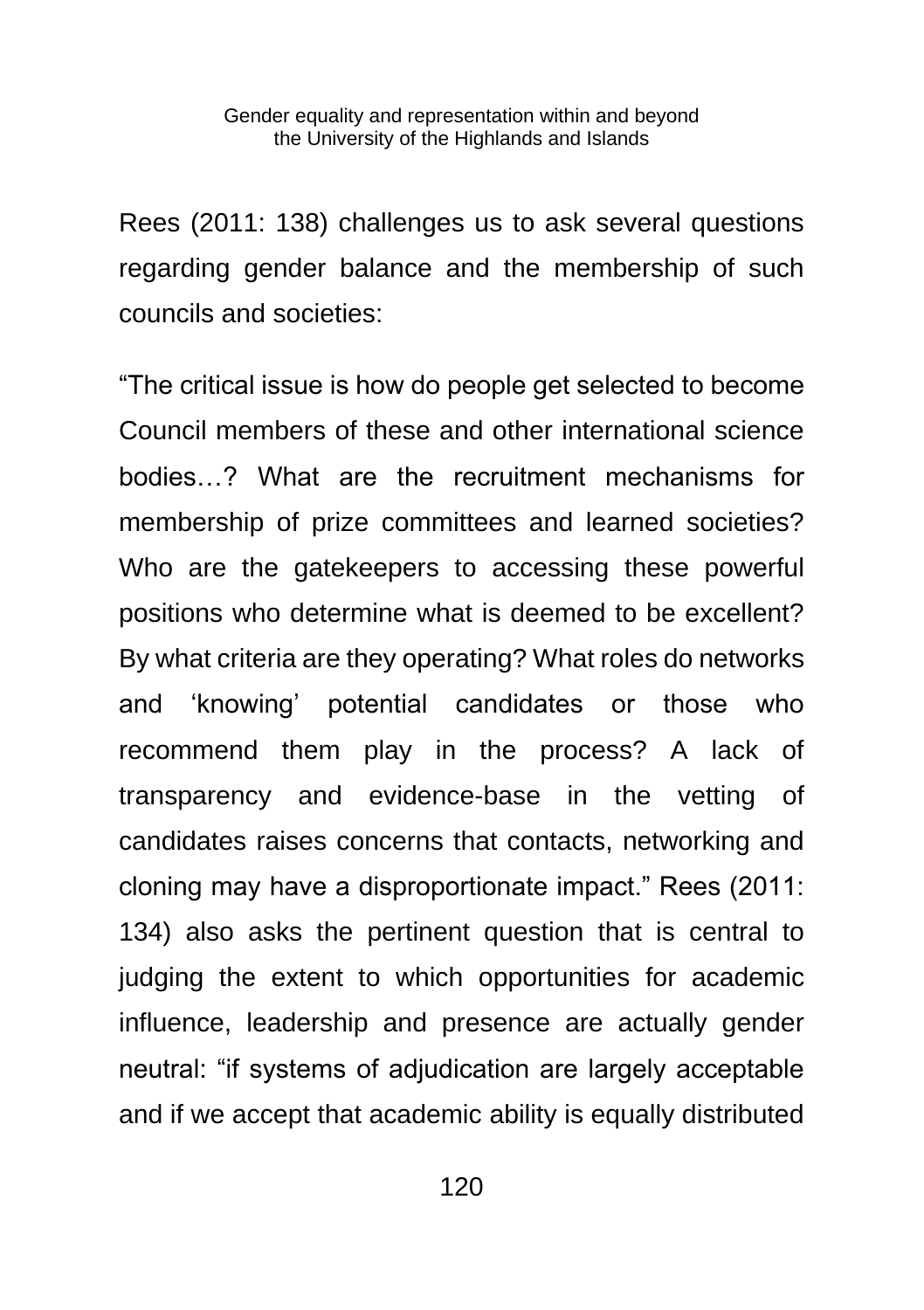between the two sexes, then why are there so few women among the recipients of accolades in the academy, such as fellowships of learned societies, medals or Nobel Prizes? Why, indeed, are there still so few women professors?"

#### **Citation and review bias**

Citations of published work are, rightly or wrongly, taken as a key indicator of scholarly esteem within academia. The citation of one author's (or group of co-authors) work by another underlines the perceived value of that work to supporting or even advancing the work that the other author (or authors) is disseminating, and the number and spread of citations (within and beyond the immediate field that work is published within) is accepted as a key measure of impact of both the author(s) and their work.

Unfortunately the phenomena of citation bias, in the various forms it can take, also serves to privilege the male voice in academia. It is well accepted that male authors tend to cite other male authors more frequently than women authors (Ferber and Brun 2011; King, Bergstrom, Correll, Jacquet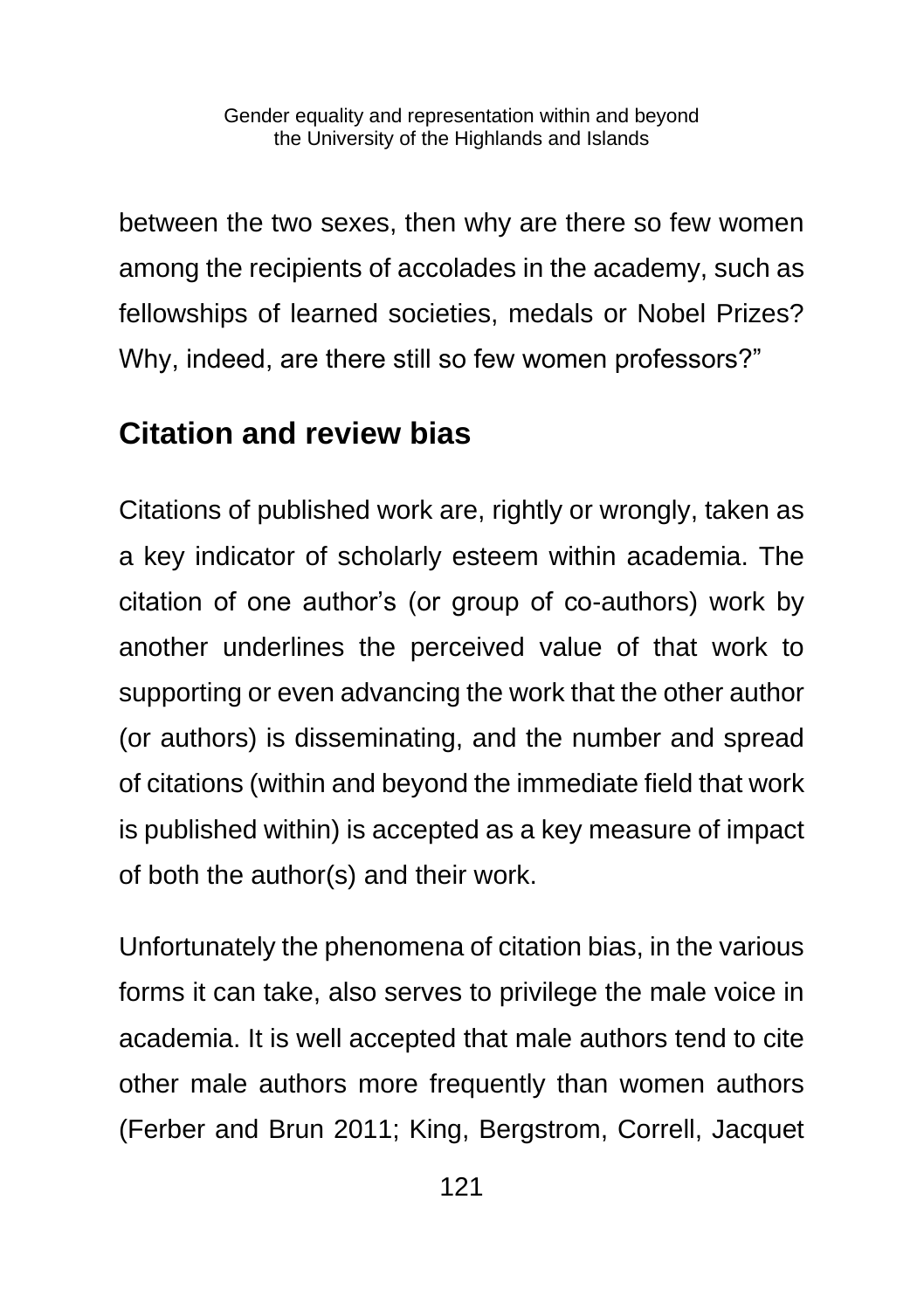and West 2017), which disproportionally validates research and knowledge generated by males. This results from and further compounds the challenges already in place due to the lack of equal opportunities for women to progress into significant research and scholarly roles (Rees 2011), and also disadvantages women academics who are already in small minorities within their fields and the collective work of whom is less visible overall (Ferber and Brun, 2011).

In their expansive study examining citations in 1.5 million research papers published between 1779 and 2011, King et al. (2017) also found that men self-cited their own papers 56 percent more than women did, rising to 70 percent more since around the year 2000. Women were also found to be over 10 percentage points more likely not to cite their own previous research, with there being clear implications to these overall patterns for both the scholarly visibility of women researchers and academics, and a cumulative advantage for men with respect to their academic standing and careers.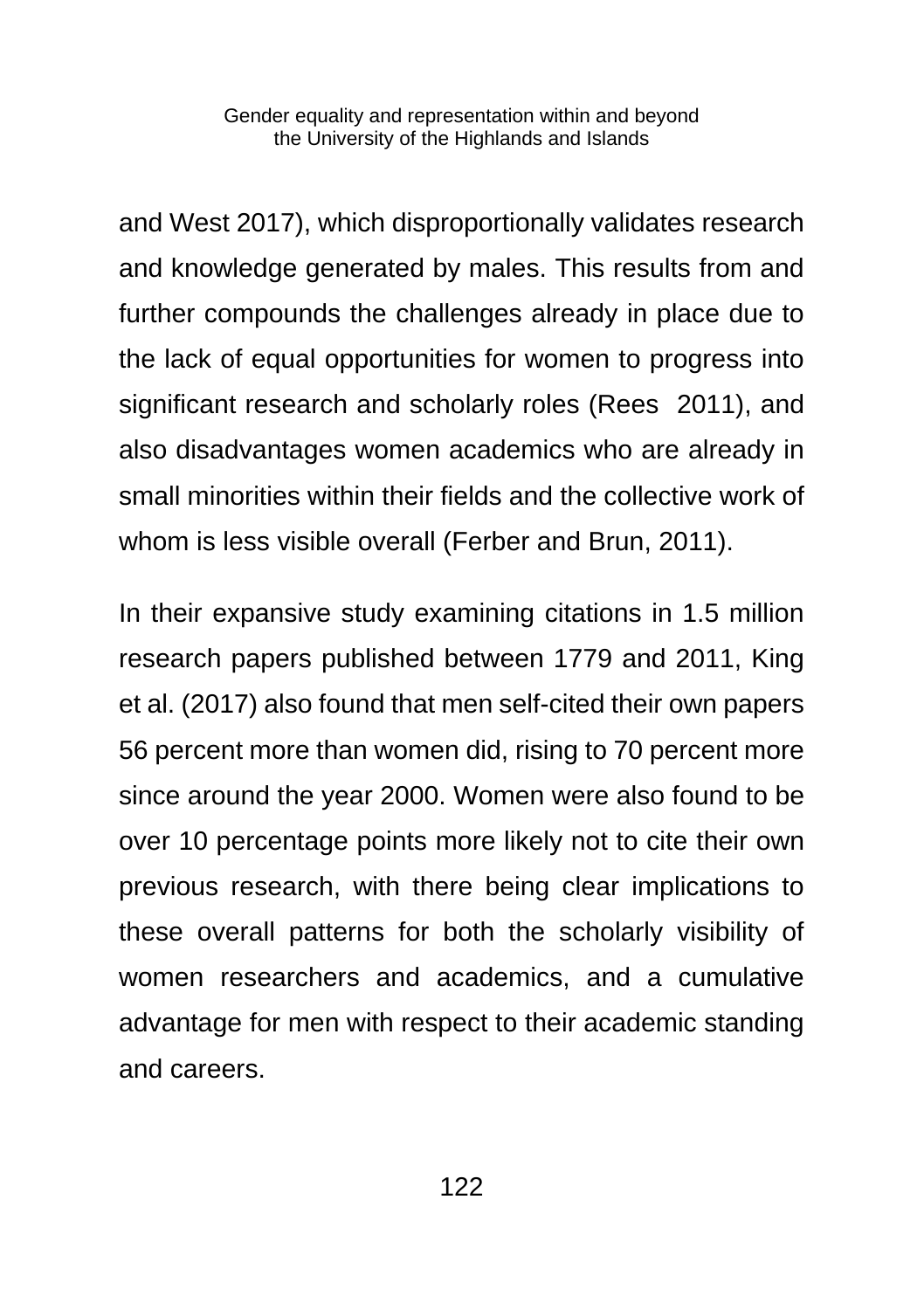There is also an established gender bias when it comes to the peer review of work for potential publication, or the peer review of applications for research funding. With respect to the peer review of work for potential publication, Liévano-Latorrea et al. (2020) draw on a range of previous research in discussing the phenomena of 'homophily', which manifests itself through practices including: the majority of review invitations being made by men to other men; the higher acceptance of papers with male leaders or first authors; and when women-led papers are reviewed more harshly and receive lower acceptance rates than papers with male lead authors.

Similarly, with respect to the review of research funding proposals, there is a wealth of evidence which underlines the systemic bias within the peer review and awarding of research grant applications. In synthesising a range of this research, Morgan, Hawkins and Lundine (2018: E487) found that "female applicants with past grant success rates equivalent to male applicants were given lower application scores by reviewers, and male applicants with less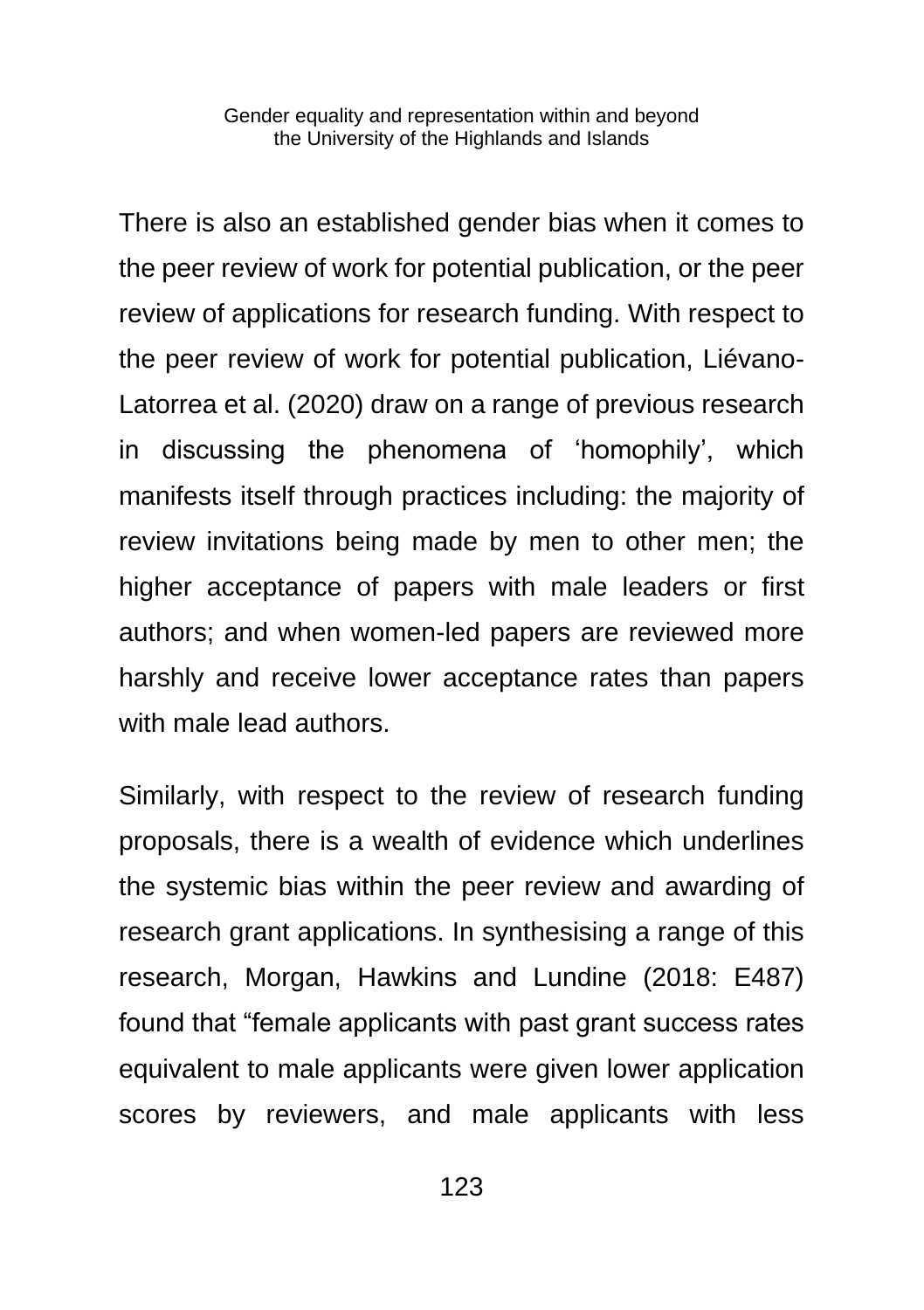experience than female applicants were favoured and awarded grants at a higher rate". Morgan et al. attribute this to historical and systemic gender bias within academic institutions that have favoured the development and promotion of male academics in research and leadership positions, and contributed to the development of cultures within which gender stereotypes influence the work men and women academics are respectively expected to or as seen as best able to do, and within which women with domestic responsibilities are particularly disadvantaged in relation to engaging in various kinds of academic work.

Similarly, Guglielmi (2018) reported on research which demonstrated that women academics are far less successful than male applicants for funding when the review process is focused on assessing the researcher, but with this gender bias greatly reduced when the review is focused primarily on the research proposal itself.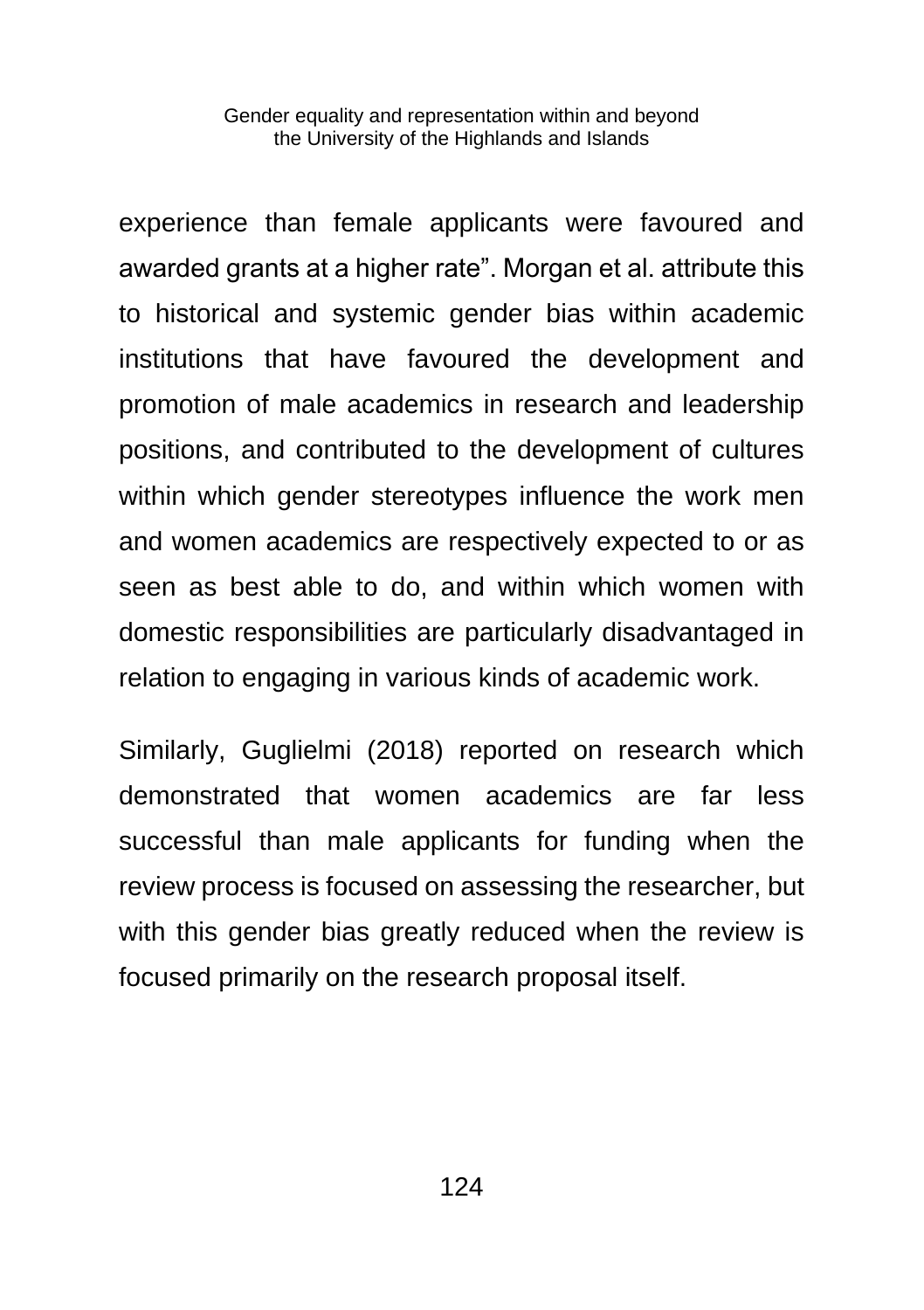#### **Authoring and co-authoring bias**

Authoring and co-authoring bias is also at play in privileging the work and voices of male academics over that of women. There is a general trend for male academics and researchers to publish with other men, and to support other men to engage in publishing (Liévano-Latorrea et al. 2020). This extends to co-authoring, with the study by Frances, Connor, Fitzpatrick, Koprivnikar and McCauley (2020) finding that male researchers in the last author position were more likely to co-author with other males, whereas women first and last authors were more likely to publish with men.

While in their own field of biology the authors found that there had been a modest increase in the proportion of women co-authors over a thirty year period, this was correlated with an increase in the average number of authors per paper. Additionally, they found that the proportion of women co-authors on papers remained well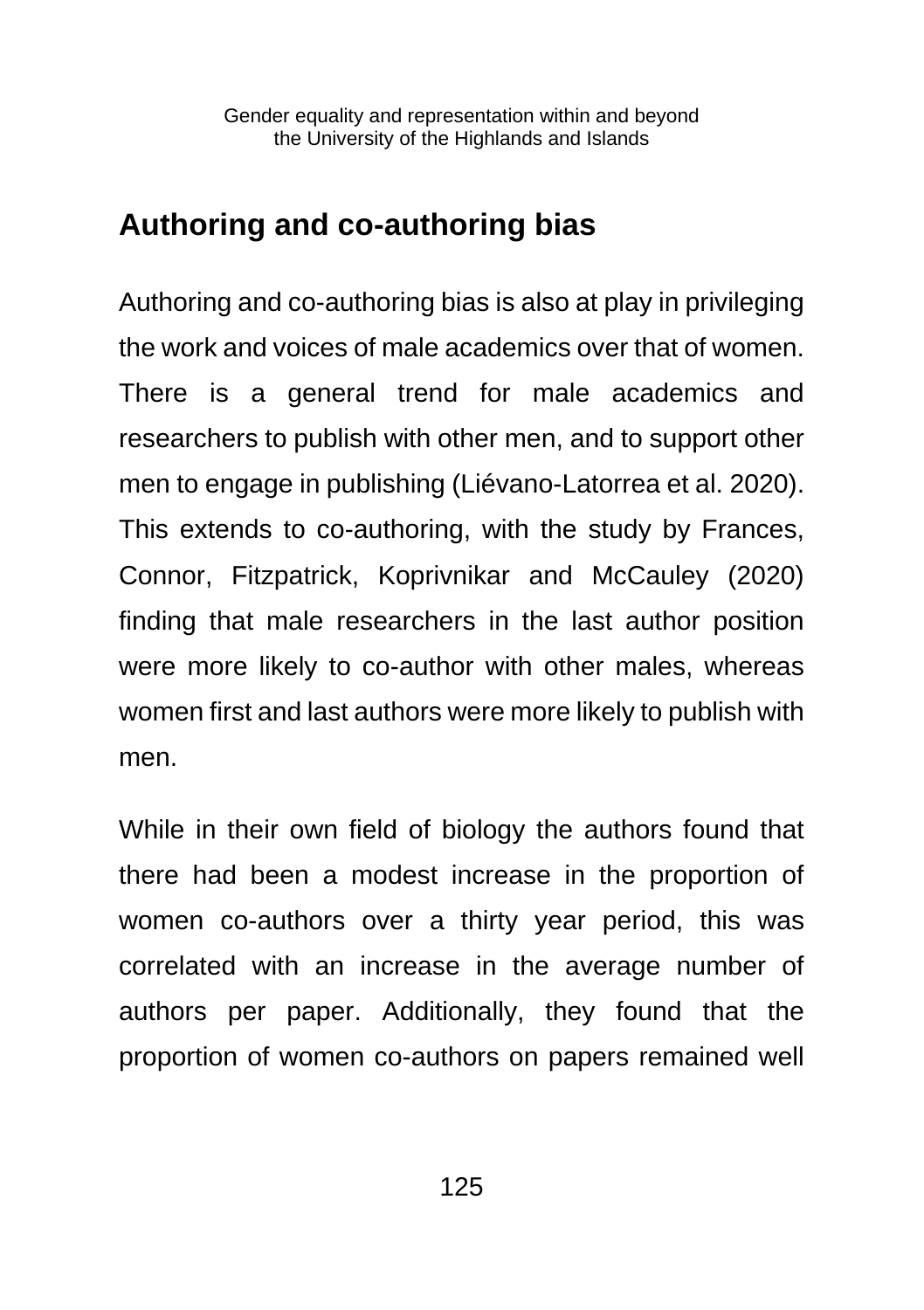below the proportion of PhDs awarded to women in biology over the same time period.

This provides further evidence of the disconnect in place between the successful engagement of women graduates, in this case research postgraduates, in their academic studies and the numbers subsequently successfully transitioning into further academic work and developing their profile as academics and researchers.

The COVID-19 global pandemic has only served to widen gender differences with respect to engagement in academic work, including research, through exacerbating gender imbalances in childcare, care of relatives and domestic responsibilities. Bell and Fong (2021) investigated gender differences in first authorship in public health research submissions during the pandemic. While there were higher submission rates overall, increases were higher for men (41.9% first author) compared to women (10.9% first author), with women authoring only 29.4% of COVID-19 related articles.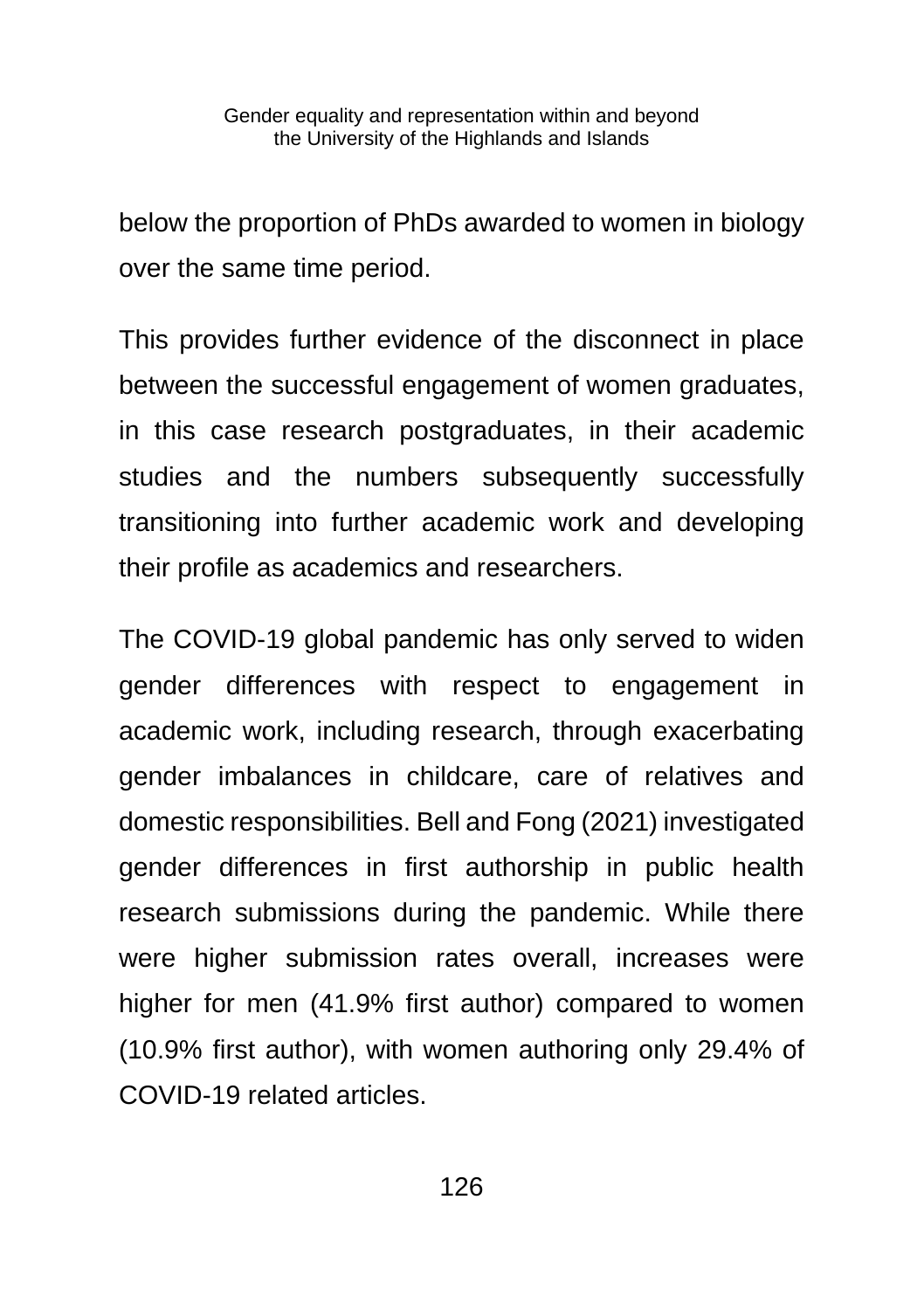#### **Gender bias in the curriculum**

In recent years there has been a groundswell in contemporary movements and campaigns which are seeking to challenge the dominance of predominantly white, male western scholars within the curriculum, and within bodies of knowledge more generally. These have emerged as a collective student and staff process of questioning the colonial legacies reproduced in the design, delivery and assessment of the curriculum, and more widely in challenging the dominance of the privileged western male voice. Movements and campaigns active in this space from around 2015 onwards include 'Why is my curriculum white?', 'Decolonising the curriculum', 'Dismantling the Master's House', 'Rhodes must fall' and 'Women also know stuff?'.

Jester (2018: 606-607) considers many of these movements and campaigns in the context of the decisions academics make about the curriculum, observing that higher education "operates in a system that typically

127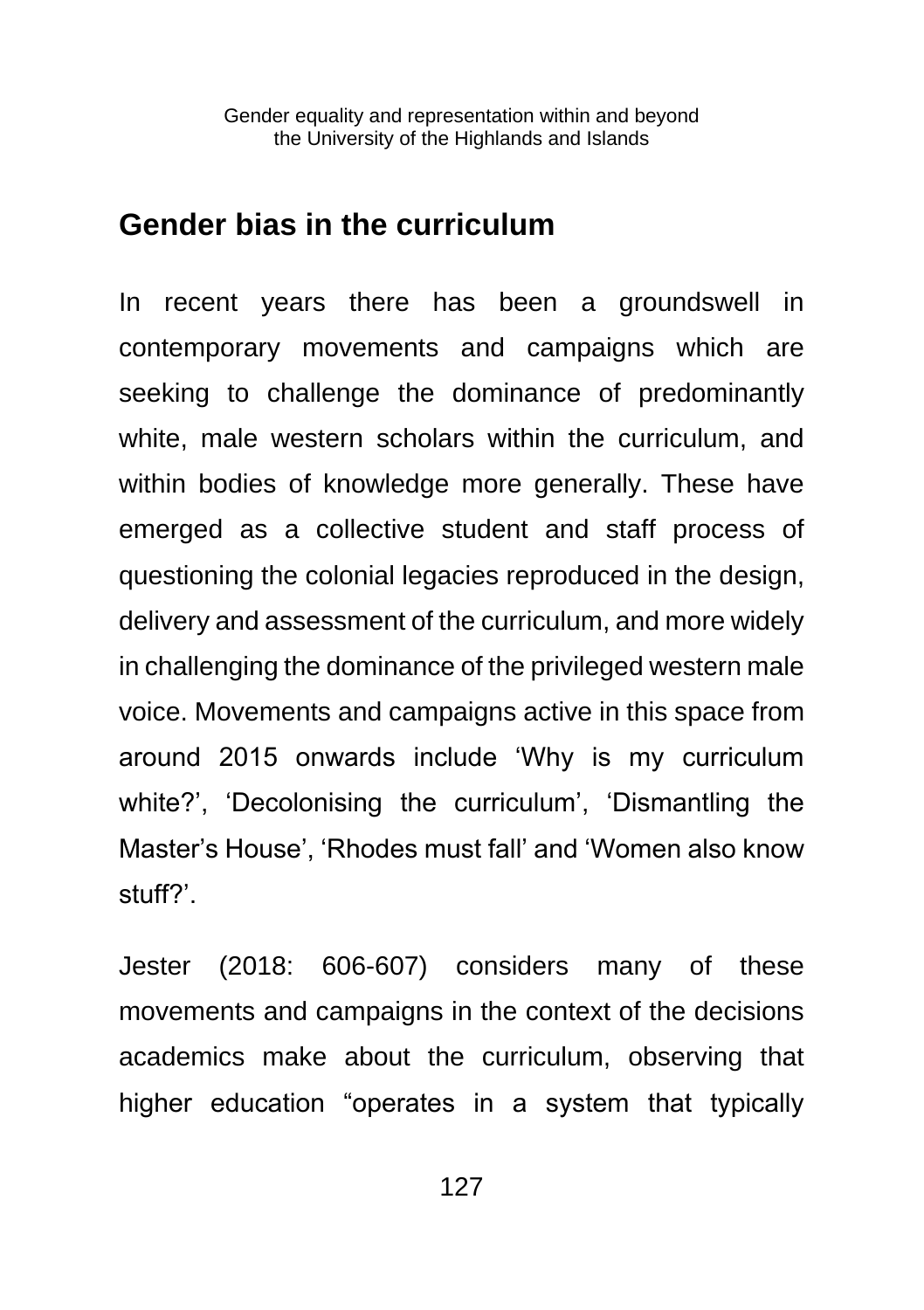privileges the white male experience" and that "the decentralised nature of higher education means that every programme or course leader asks themselves, consciously or otherwise, certain questions when designing the curriculum. Whose voices are imbued with the most authority? What must students know to be well-versed in a particular topic? What type of knowledge is valued in the context in which you are operating?". Jester also puts forth a range of evidence that illustrates the bias inherent in this decision making about the curriculum, and within which "the experiences and work of those who are women and/or people of colour are typically underrepresented".

The privileging of the male voice, both historically and to this day as perpetuated through the biases and biased mechanisms of academia explored thus far, has imbued and shaped curricula to the extent that many curricula present a narrow view of the world, constrained and kept restrained by the processes that continue to provide a platform to predominantly male perspectives, scholarship and research. However, due to the relative autonomy that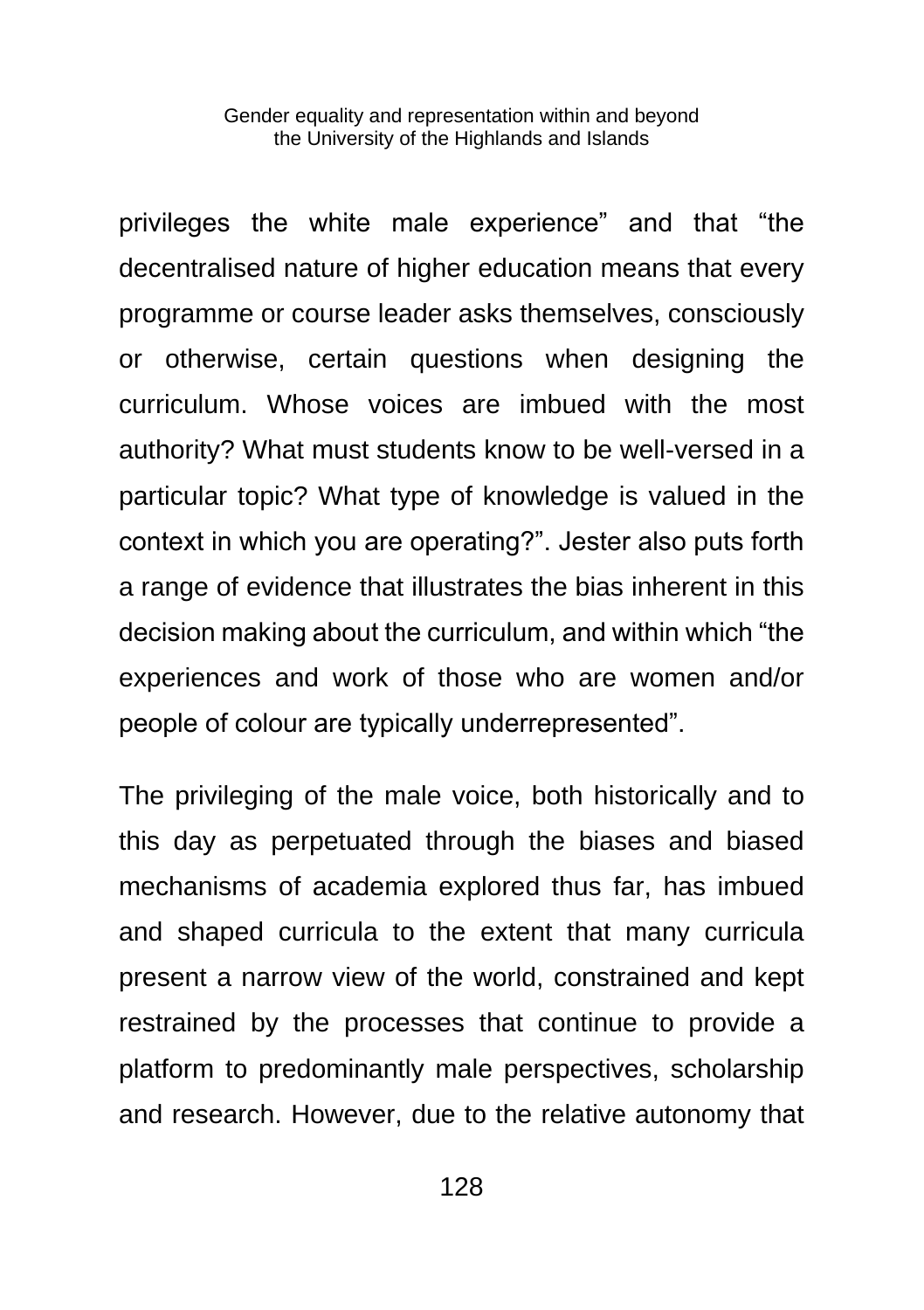course and programme leaders have for the content of the curriculum within higher education institutions, there are pragmatic means of direct action that can be taken to address this, and to realise the curriculum not simply as a body of knowledge to be taught, but to enact the 'curriculum as praxis' (MacNeill, Johnston and Smyth 2020) directed at democratically and inclusively challenging and changing that within society that requires to be challenged and changed.

#### **Male allyship**

The cumulative effect of the phenomena and practices explored above, with respect to gender balance and representation in academic and related work in our universities, and in wider related fields of academic and scientific endeavour, is that women academics, researchers and educational professionals are disenfranchised, disadvantaged and disempowered in their engagements, visibility and opportunities in comparison to men within 'the academy'. As a consequence women are underrepresented in published bodies of knowledge, in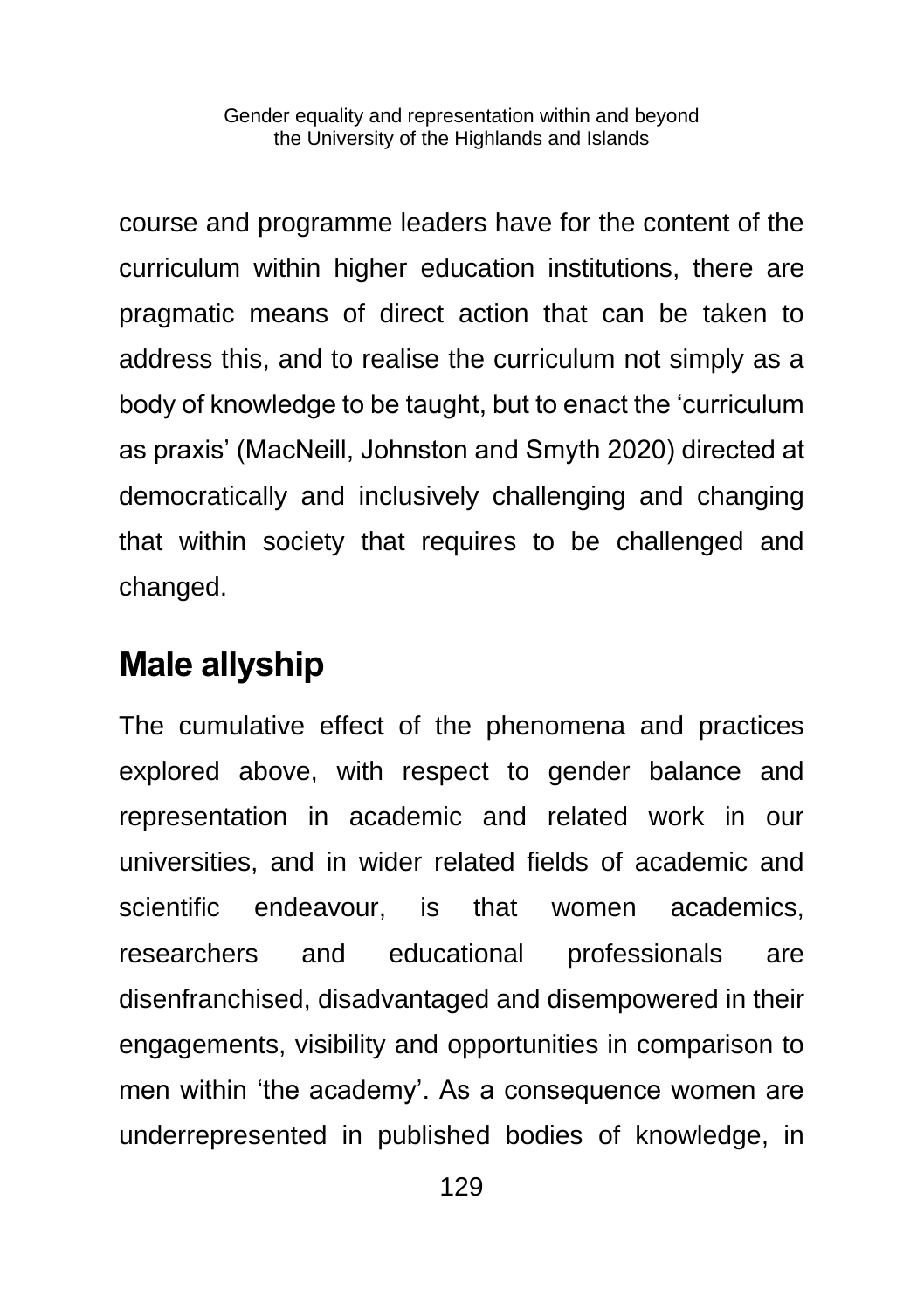spaces and positions of influence, and in the curricula we support the education of our students through.

In asking what is to be done, the problems hitherto outlined reveal for themselves many of the potential answers. However, and as already briefly alluded to, there is a responsibility (and it is both a moral and ethical one) upon male colleagues within the higher education sector, and within our HE institutions, to support and champion gender equality and representation through their own actions and directed efforts.

Broido (2000: 3) defines allies as "members of dominant social groups (e.g., men, Whites, heterosexuals) who are working to end the system of oppression that gives them greater privilege and power based on their social-group membership".

For men in positions of influence, leadership or seniority in academia and universities, there are specific acts of 'male allyship' that can support gender balance, and amplify the voices of women colleagues, in the areas of curriculum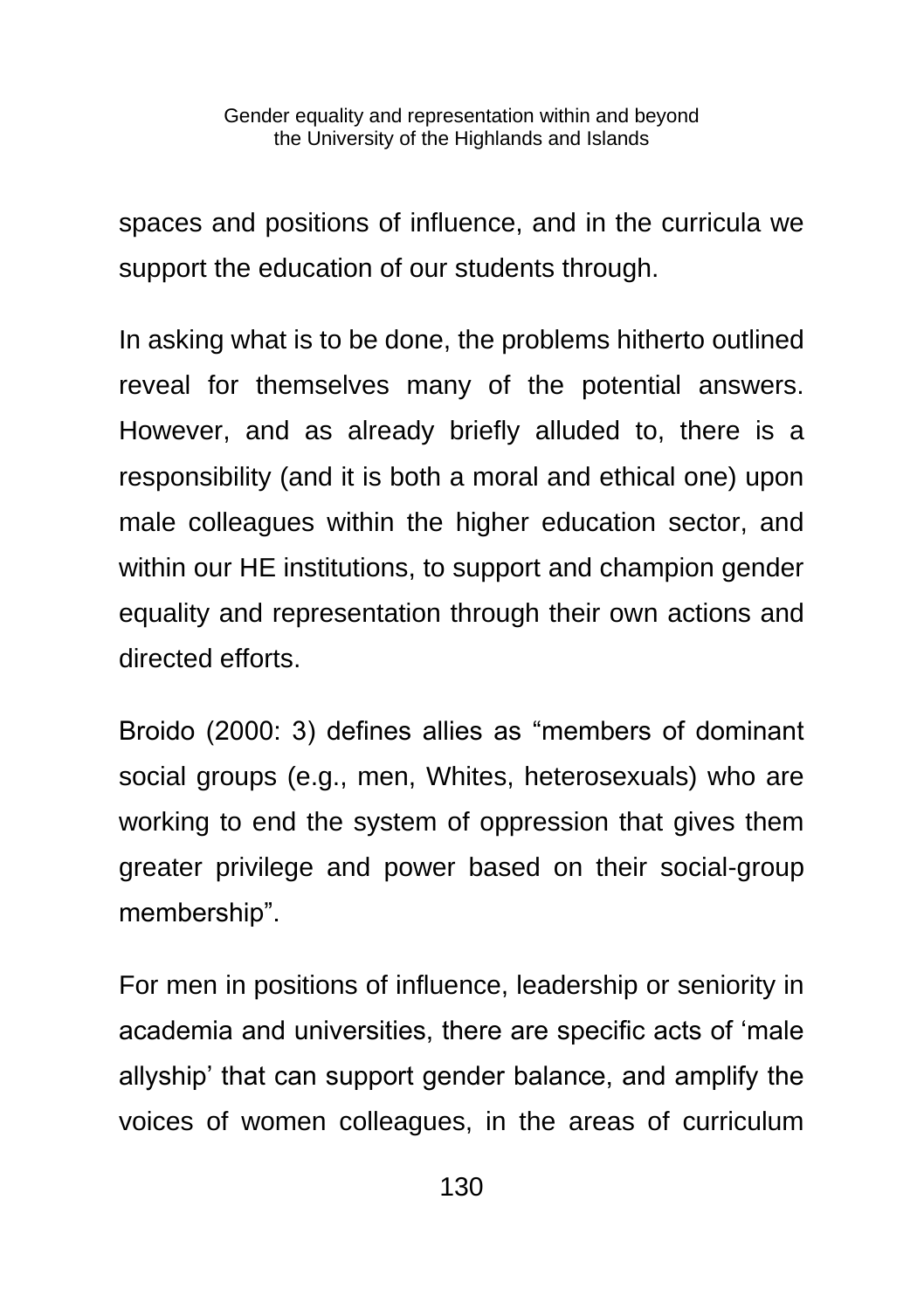design, authoring and presenting scholarship and research, and in leading learning and teaching work.

# **Distancing the privileged male through acts of allyship**

Bilen-Green, Green, McGeorge, Anicha, Burnett, Prime and Moss-Racusin (2013: 4) discuss the nature of male allyship in relation to faculty development and institutional change, and to the development of male ally identities. In relation to the latter, they note a consensus in the literature around the importance of: potential allies first understanding unearned advantage and how it works in their own favour as well as how it impacts those who are systemically disadvantaged persons; the need for successful ally development approaches that educate and support members of the dominant group; and the need for male allies to practice ally behaviours and to hold themselves accountable through feedback from nondominant group members.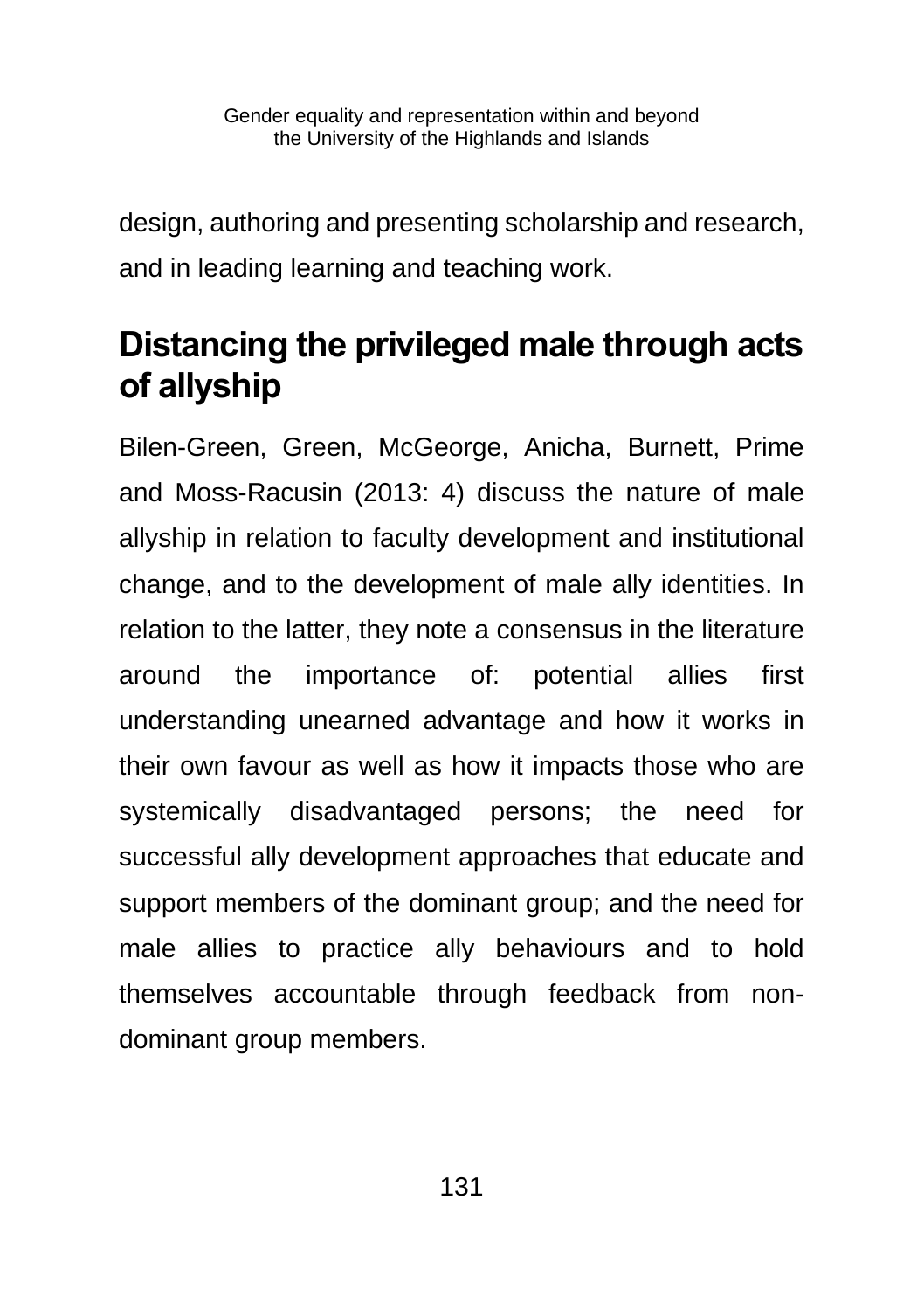Bilen-Green et al. (2013: 3) also explore the factors that can inhibit male allyship, including "fundamental fears [that] concern a loss of status, apprehension about mistakenly acting offensively, and inhibitions due to anxiety regarding other men's disapproval". A commitment to change, and commitment to critical reflection and action in relation to their own privileged position, is therefore key to male allyship. In this respect it may be observed and contended that in relation to supporting and championing gender representation and equality in academic institutions and practices, the overall challenge is to distance the (privileged) male from the machine.

In what follows, and drawing on personal experience, the practical ways in which 'male allyship' might be practiced in academia and academic work are considered.

#### **Curriculum design and development**

One of the most significant problems in relation to gender representation within the context of the curriculum, but perhaps one of the easiest to address, are gender biased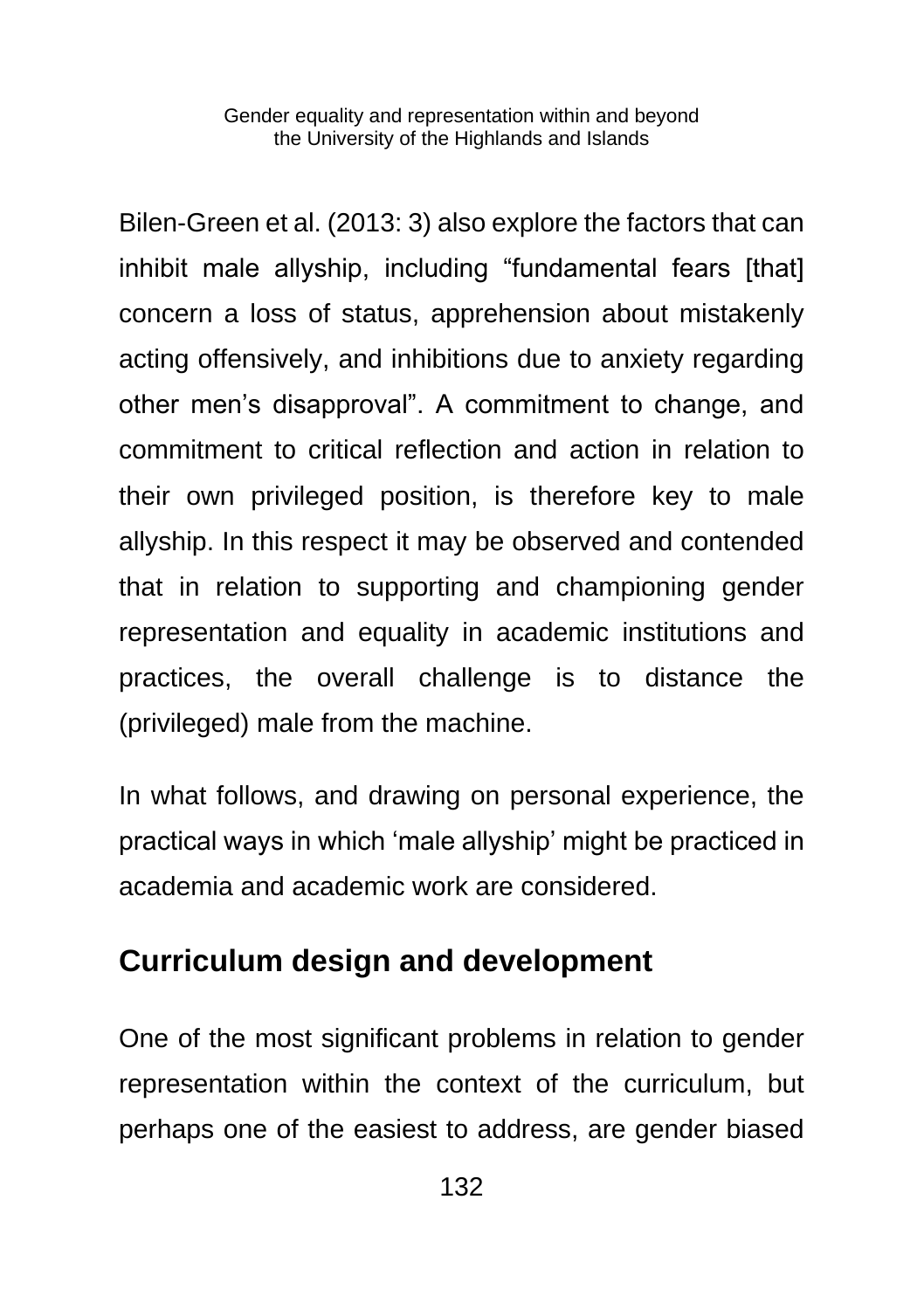reading lists. In their analysis of over forty International Relations syllabi in one institution, Phull, Ciflikli and Meibauer (2019) found that over 79% of texts on reading lists were authored my men, which was in no way reflective of the representation of women in the professional discipline nor in the published body of work in the discipline.

Phull et al. also established that gender and seniority of the course convener were contributing factors, with readings authored by women assigned less frequently by male and/or more senior course conveners, and furthermore found evidence that gender bias was strongest in the early stages of curricula when students are being orientated to their field. This study is illustrative, and the phenomena of reading lists and the content of the curricula being heavily biased towards predominantly male scholars is a widely observed one, and a key focus of action for the aforementioned campaigns including 'Why is my curriculum white?'.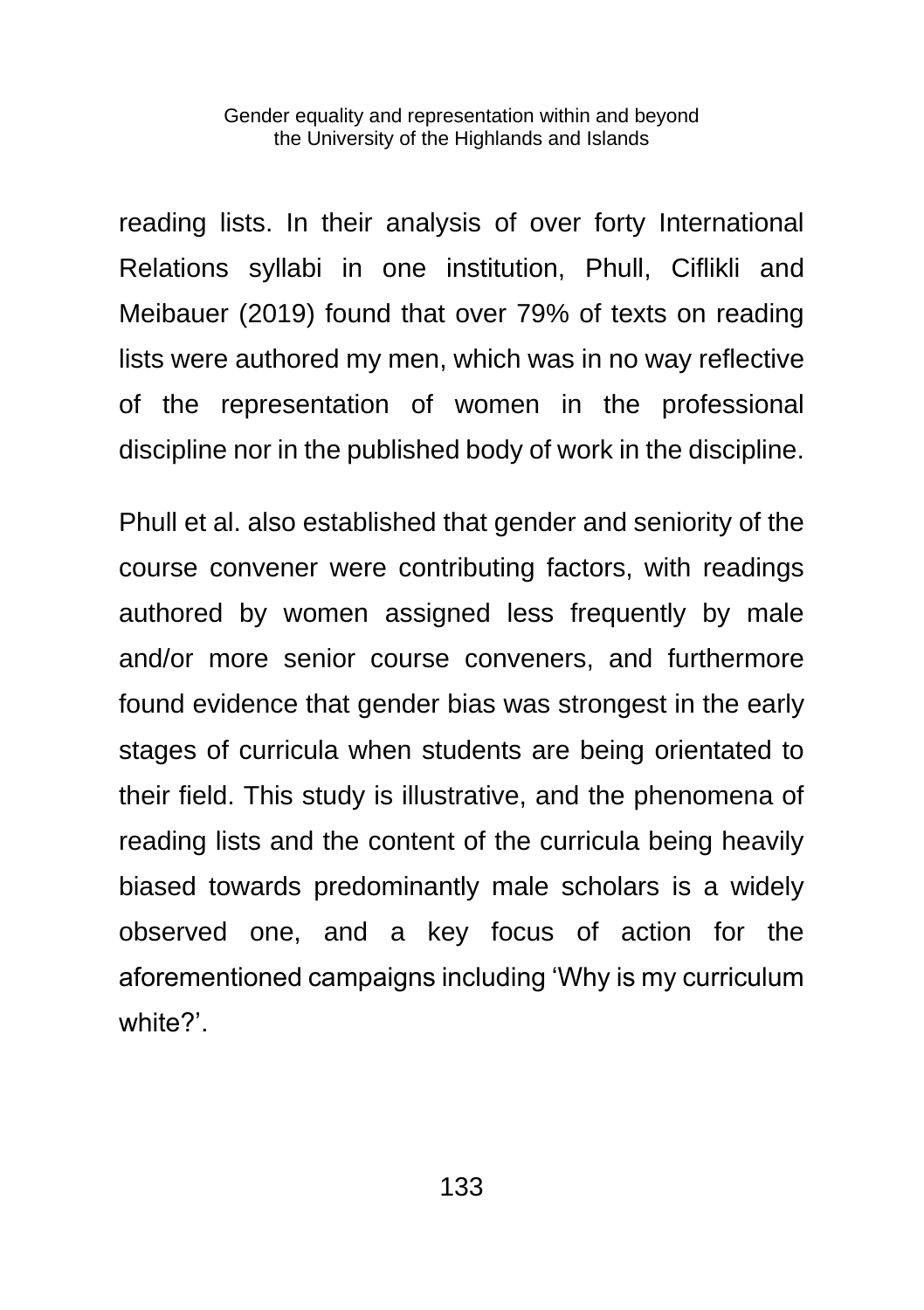The implication for male allies involved in the design, development and approval of curricula are clear, which is to challenge their own potential bias, and identify and challenge that of colleagues, in ensuring that reading lists are inclusive and representative with respect to gender but also culture and ethnicity. This requires a criticality and awareness of source, and also extends to diversity in concepts, theories and ideas within the content of the curriculum, and a commitment to valuing and representing a range voices in subject matter and material. There is a particular responsibility here for male programme leaders, who oversee and manage curricula, for male convenors of curriculum approval boards, and for male external examiners who scrutinise curricula and learning and teaching at other institutions.

There are pragmatic interventions to be considered too, including the extent to which curriculum approval and reapproval processes formally scrutinise gender and other forms representation within reading lists and the wider

134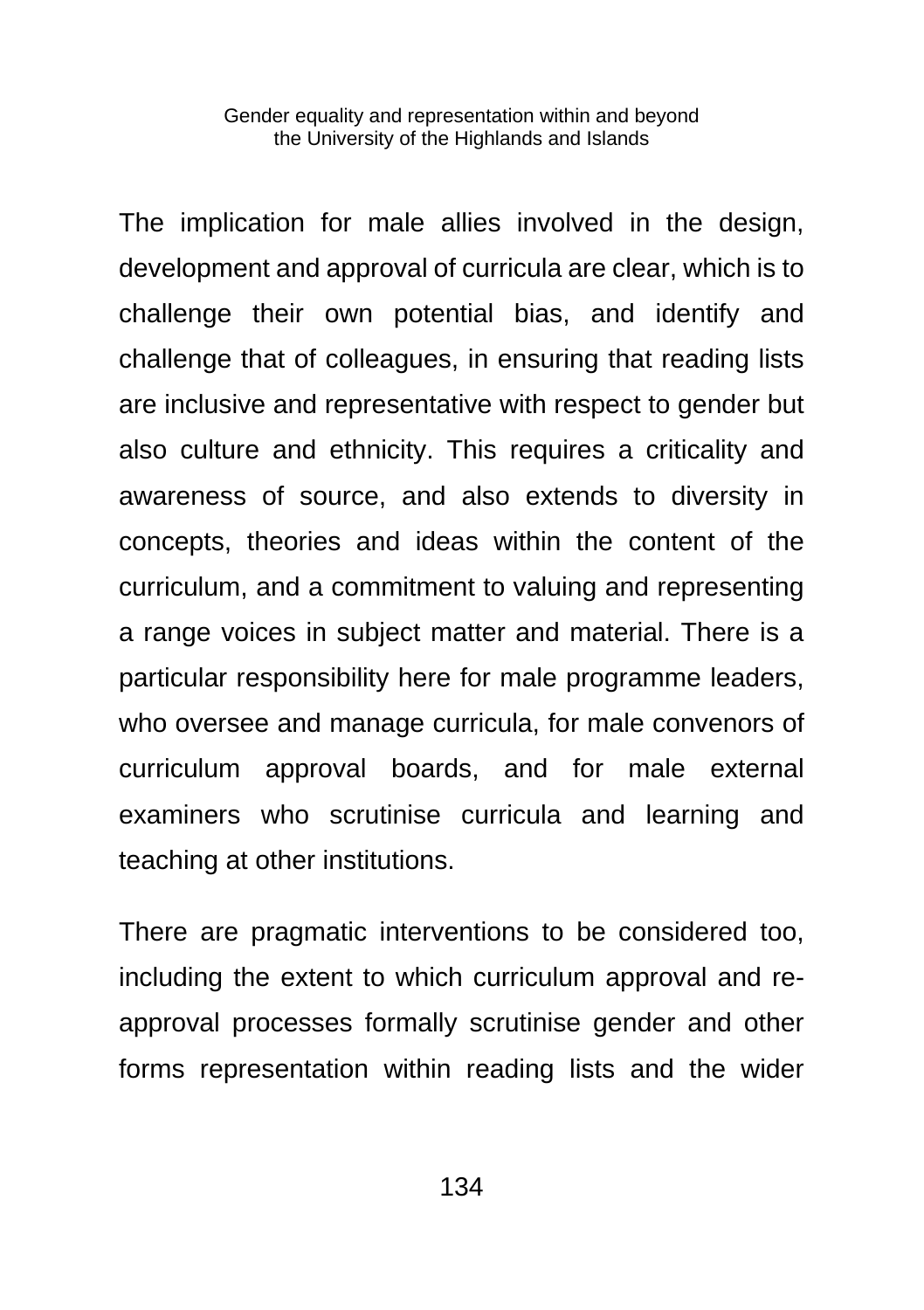curriculum, and make appropriate representation a condition of programme approval or re-approval.

#### **Scholarship and research**

In the area of scholarship and research, then of the aforementioned answers that have already revealed themselves, there is clearly an undeniable need for senior male academics who have editorial leadership, or responsibility for journal editorial and review boards, to proactively ensure gender representation within membership. They also need to go beyond this in scrutinising and clarifying the ethos of their journals, and in implementing measures designed to address gender representation and bias.

For male allies engaged in research and publishing, there is a need to reflect critically on whom they are citing, and why, and to commit to citing the work of women. Similarly, for those male colleagues involved in supporting others to engage in scholarship and research, then encouraging women colleagues to self-cite their own work as well as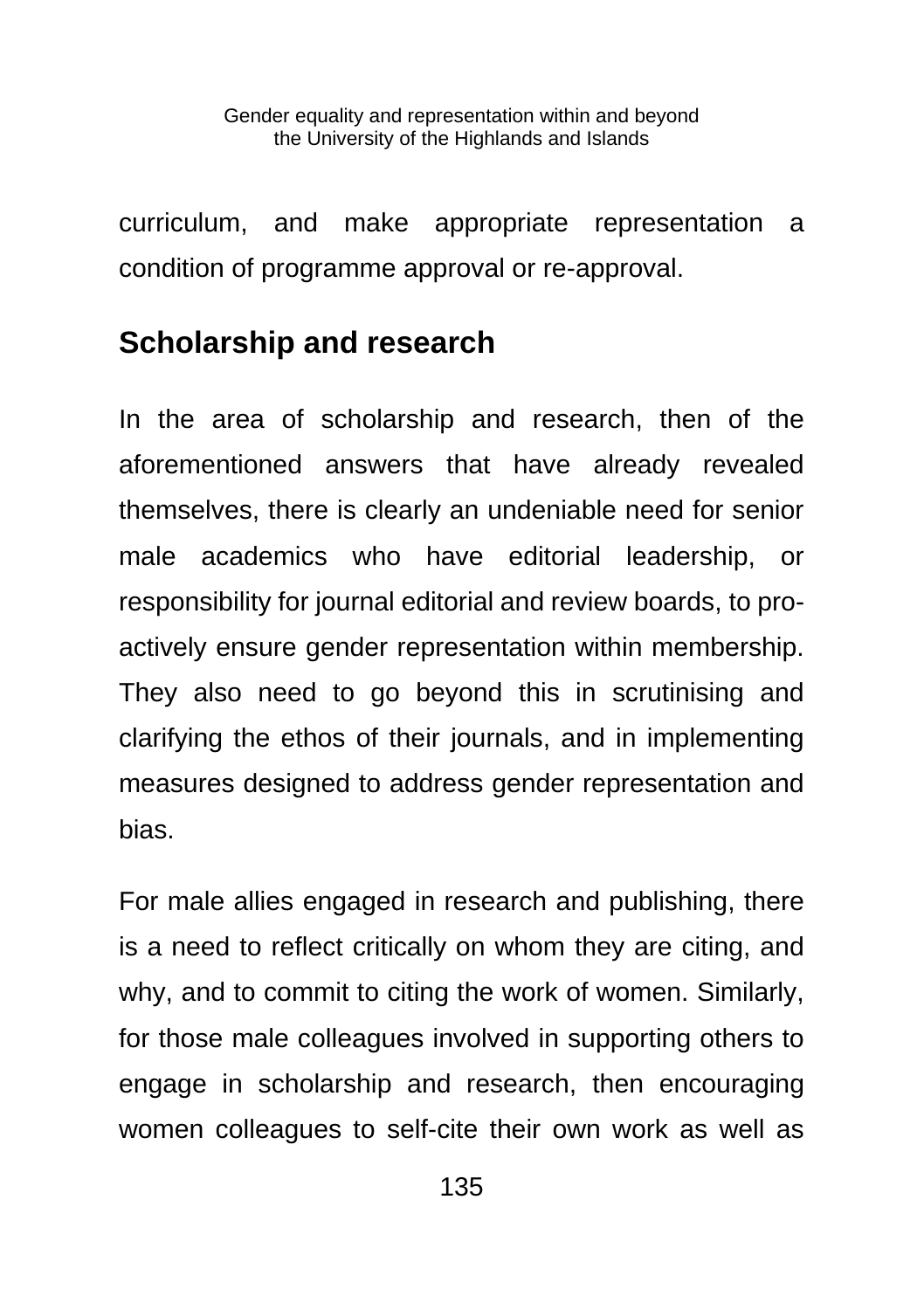exploring and citing the work of other women in their field would seem obvious.

Male academics also need to reflect on who they are supporting to engage in scholarship and research, and how they are supporting them. Engaging in co-authorship with women colleagues, and supporting or mentoring early career women colleagues to engage in scholarly and research activity, are positive acts of male allyship which, if more male colleagues mindfully chose to engage in them, would certainly have both a cumulative and a cascading effect over time.

In this context, recognising the importance of 'paying forward' privilege to women who are new or 'early career' authors is essential, and to this end male allies would do well to consider when 'first author' attribution for collaboratively authored work can and should be attributed to women co-authors. Male academics who have already had the privilege of being published, but who are authoring with a women colleague who is publishing for the first time,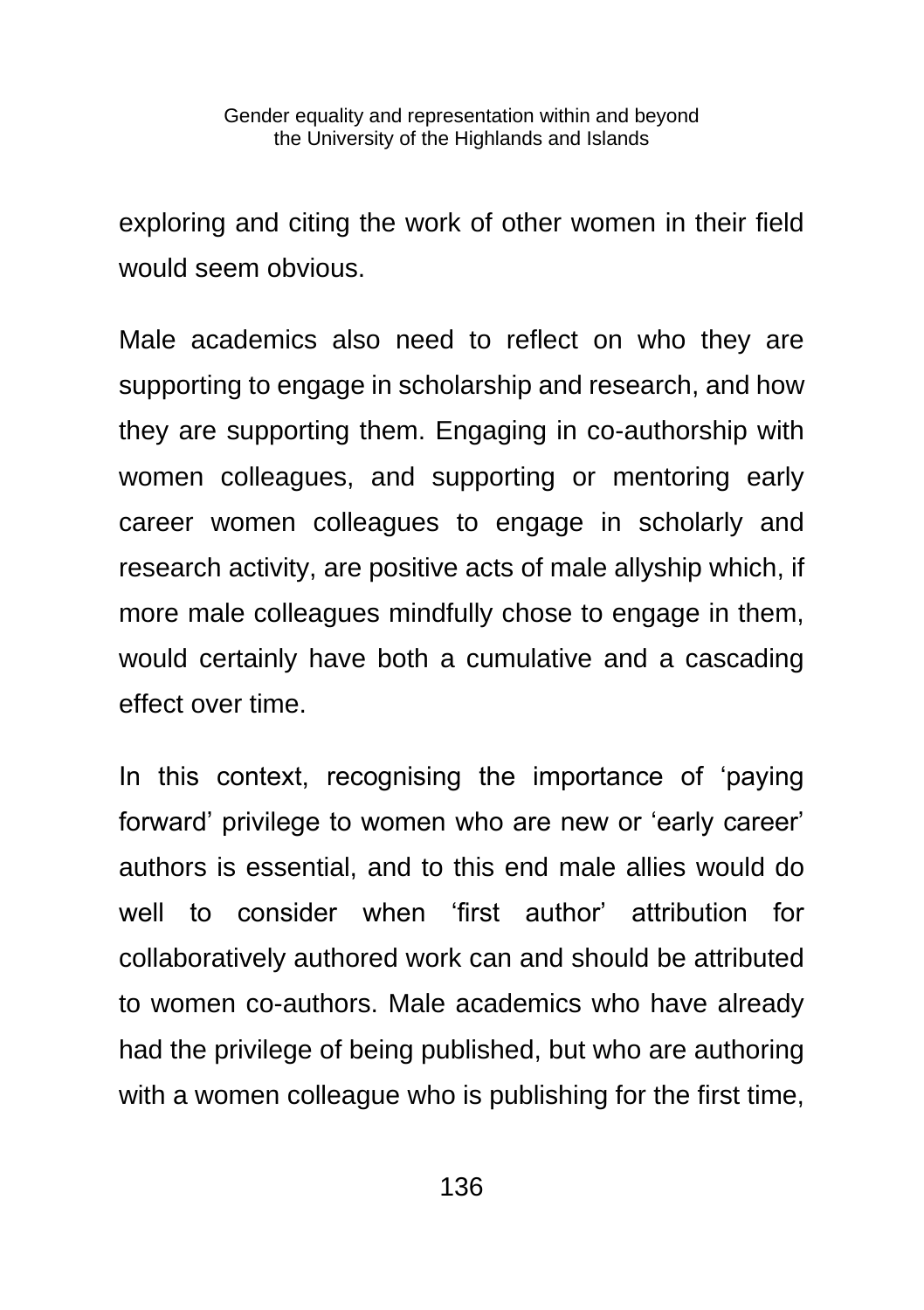may want to reflect on both professional courtesy and their commitment to supporting their woman co-authors, and ask themselves who would most benefit from being named as lead author? A similar point can of course be made in relation to supporting any colleagues who are early career scholars or researchers, but in the context of addressing gender balance and amplifying women voices in 'the academy', acts of allyship with respect to author attribution are important.

'Paying forward' privilege in supporting gender balance can also be manifested in other important ways, for example through male allies seeking to ensure gender representation in the conferences and events that they are organising or co-organising, including ensuring women voices are heard in invited and keynote speaker slots, and avoiding the phenomena of all male panels. Co-presenting or co-facilitating with women colleagues who are new to presenting, but aspiring to do so, may be a positive intervention for experienced male allies, and even more so would be 'silently supporting' women colleagues to present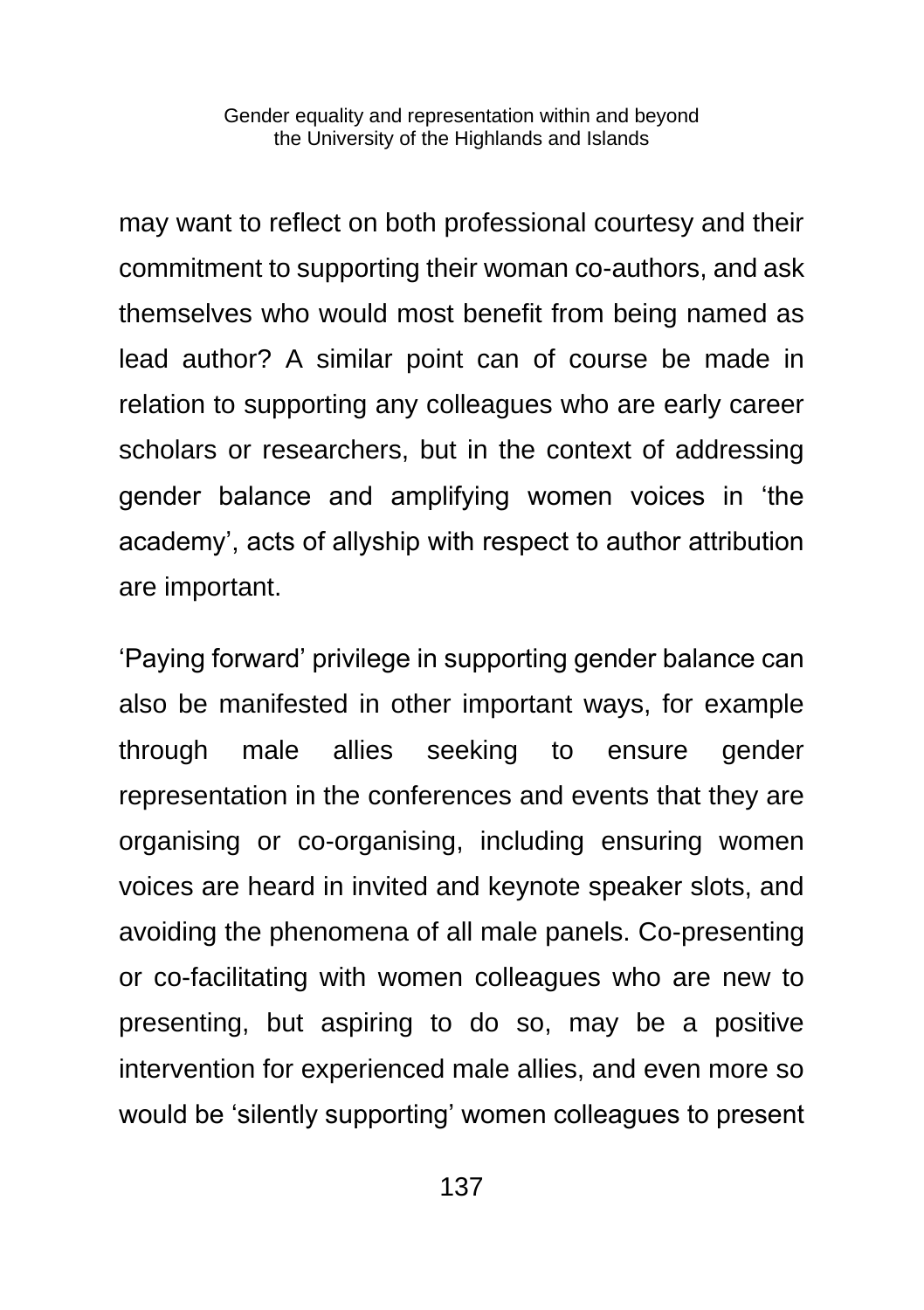by offering guidance and advice in the background. Male allies who have already had the privilege of being invited to speak at conferences and events may also want to seriously consider when to suggest a more experienced or more talented women colleague who they know would be a better or more appropriate presenter for that next speaking invitation that they receive.

The work that male allies can do to support women colleagues in their scholarship and research should not just be limited to those women colleagues in academic roles, and should include women colleagues in professional services and leadership roles who may be seeking to engage in scholarly writing and presenting in the context of sharing their own knowledge, views, experiences and professional practices.

#### **Shared or distributed leadership**

Experienced male allies who are in leadership roles in universities may also want to reflect critically on the underrepresentation of women colleagues who hold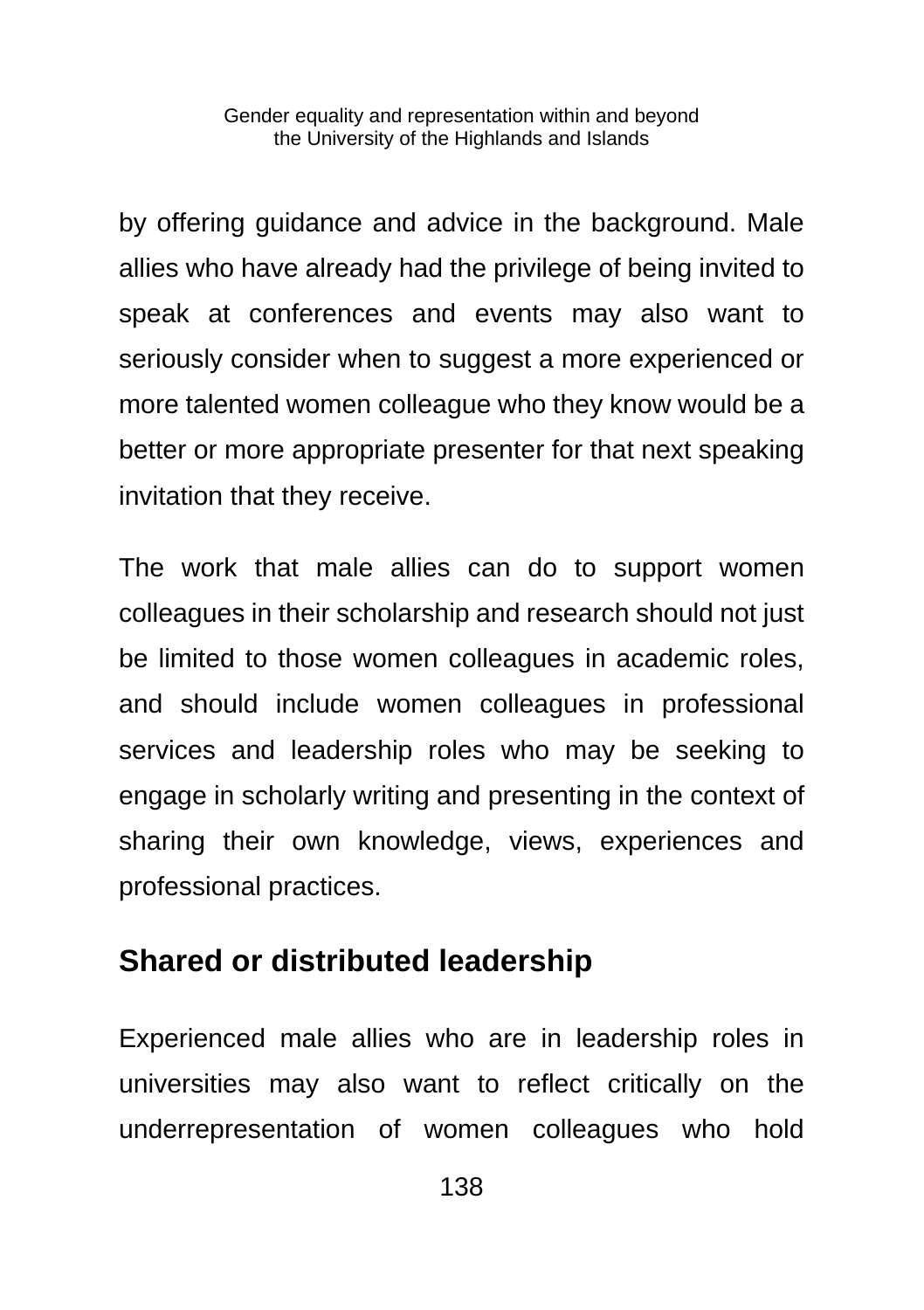leadership roles and responsibilities, and determine what they can personally do both to address this and to create leadership opportunities for women colleagues.

For male allies in leadership roles, this may mean confronting the concern which Bilen-Green et al. (2013) highlight in relation to their own perceived role or status, and asking themselves some challenging but necessary questions. Based on the experiences of the author of this chapter, these questions must include:

- Do I need to lead the next iteration of that project I successfully led last time?
- Am I the best person in my team/area/department to lead that new initiative?
- Is there any part of my role I know a specific woman colleague could do better?
- Am I contributing to or supporting a working culture within which women colleagues get supported to initiate and lead on their own ideas?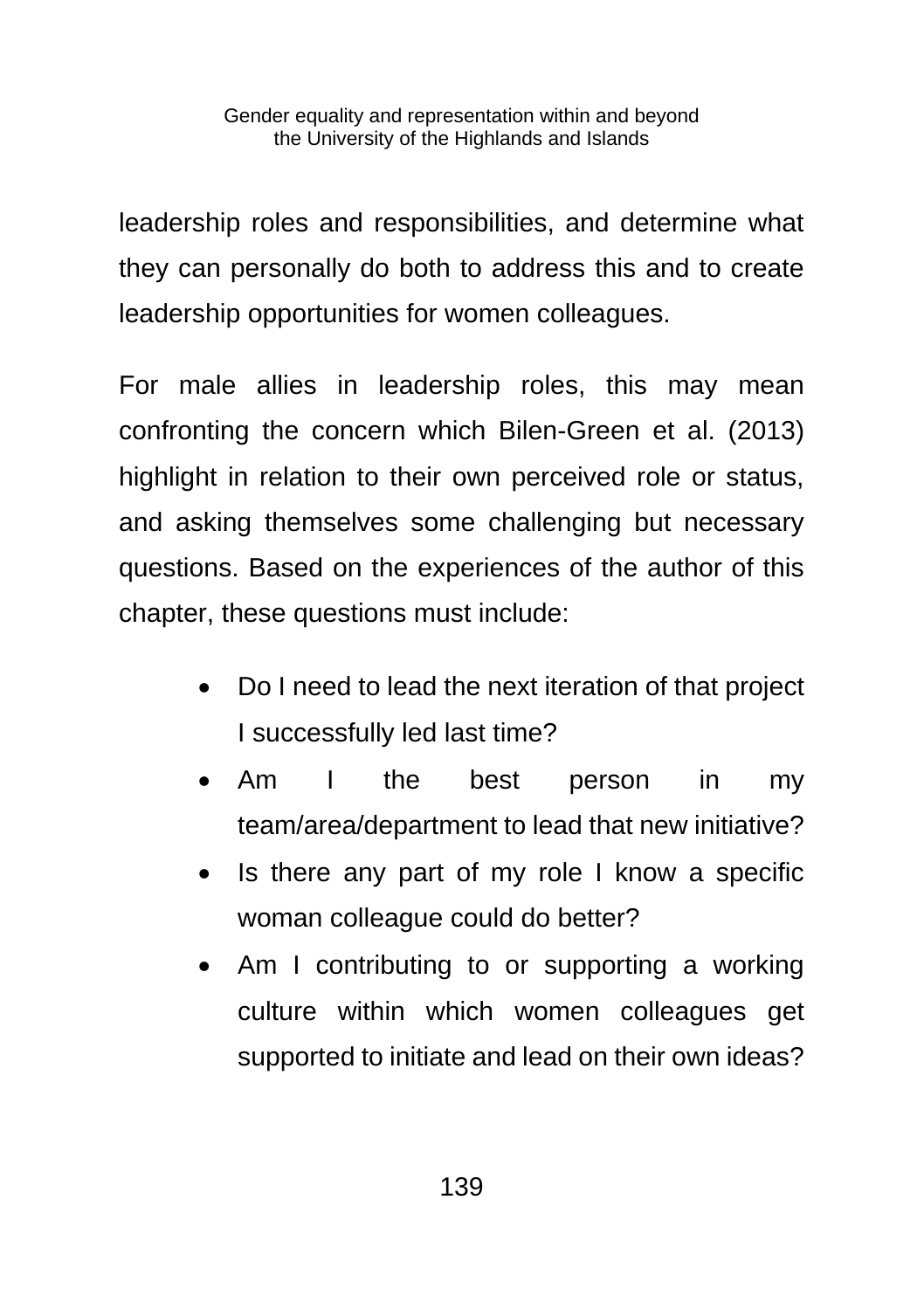In the context of these questions, and supporting gender balance and representation, the practice of shared or 'distributed leadership' becomes important. In broad terms, distributed leadership is the dispersion of leadership activities and responsibilities more democratically across teams, contexts and organisations, rather than within formal leadership positions (Jones and Harvey 2017; Jones, Lefoe, Harvey and Ryland 2012). Distributed leadership practices need to be approached critically, lest they create an unfair distribution of work or result in colleagues assuming more responsibility without recognition or opportunities for progression (Lumby, 2013). However Jones et al. (Jones and Harvey 2017; Jones, Lefoe, Harvey and Ryland 2012) observe how distributed leadership approaches in universities can provide more equitable opportunities and working arrangements that allow colleagues to apply and further development their own knowledge and experience, bring a diversity of views to the fore, and support innovation and enhancement within the work that universities do.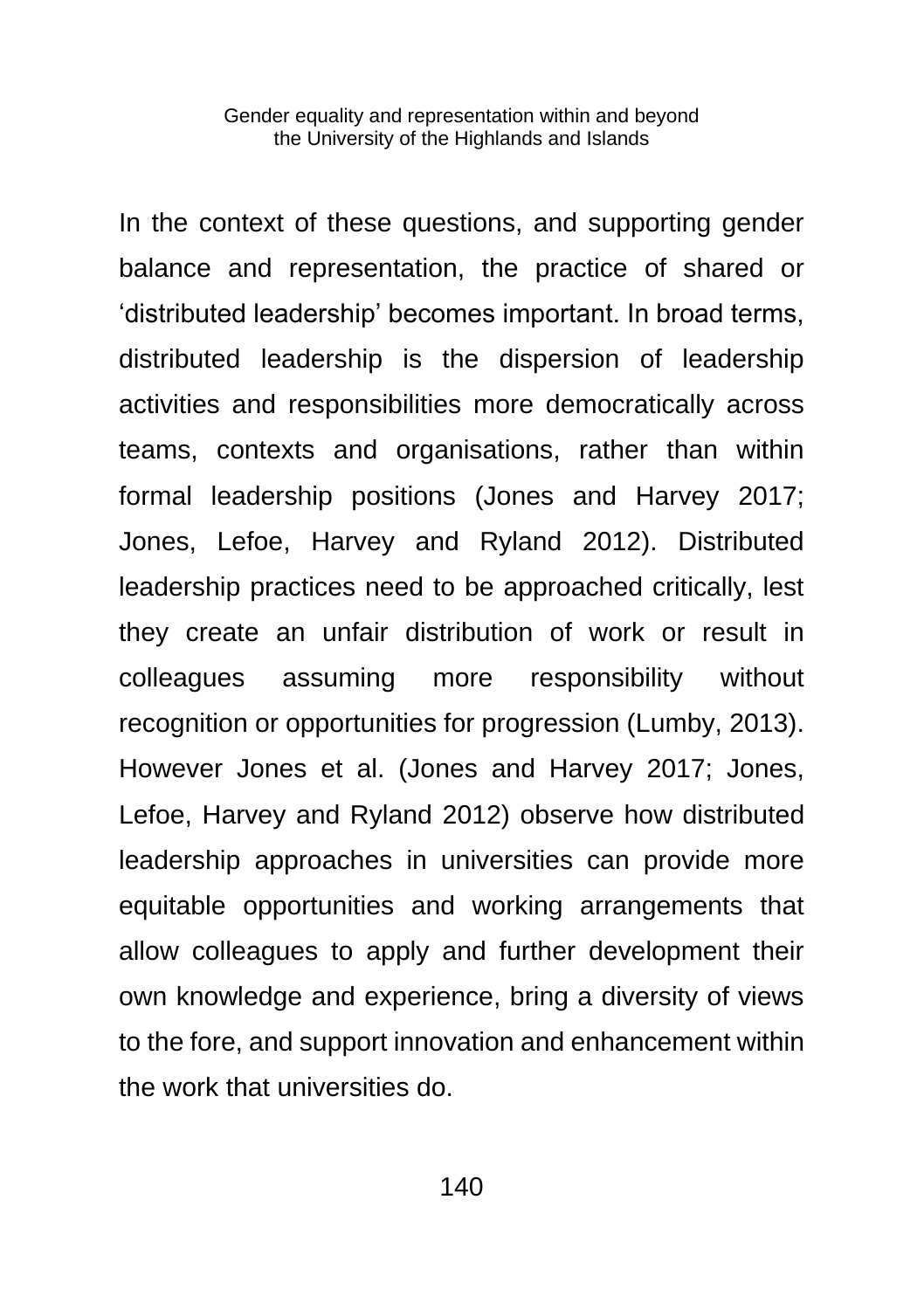In their research exploring strategies that male allies can use to advance women in the workplace, Madsen, Townsend and Scribner (2020) identified 'leadership development' opportunities, including male colleagues creating, providing or sharing leadership projects and initiatives with women colleagues, as particularly impactful and beneficial to supporting the development and progression of women colleagues in leadership and leadership roles. This was allied to mentoring, and chimes with work in the area of mentoring within HE contexts which evidences that informal mentoring can help structure career progression, allow early career and established education professionals to develop confidence and work to their full talents, and that this has an additive impact on the work of teams (Lunsford, Crisp, Dolan and Wuetherick 2017).

Distributed leadership and mentoring, as a means to ensure greater gender balance in leadership roles in universities, arguably requires a commitment to 'succession planning' if it is to be effective and sustainable, and in reflecting on the questions above requires identifying and supporting those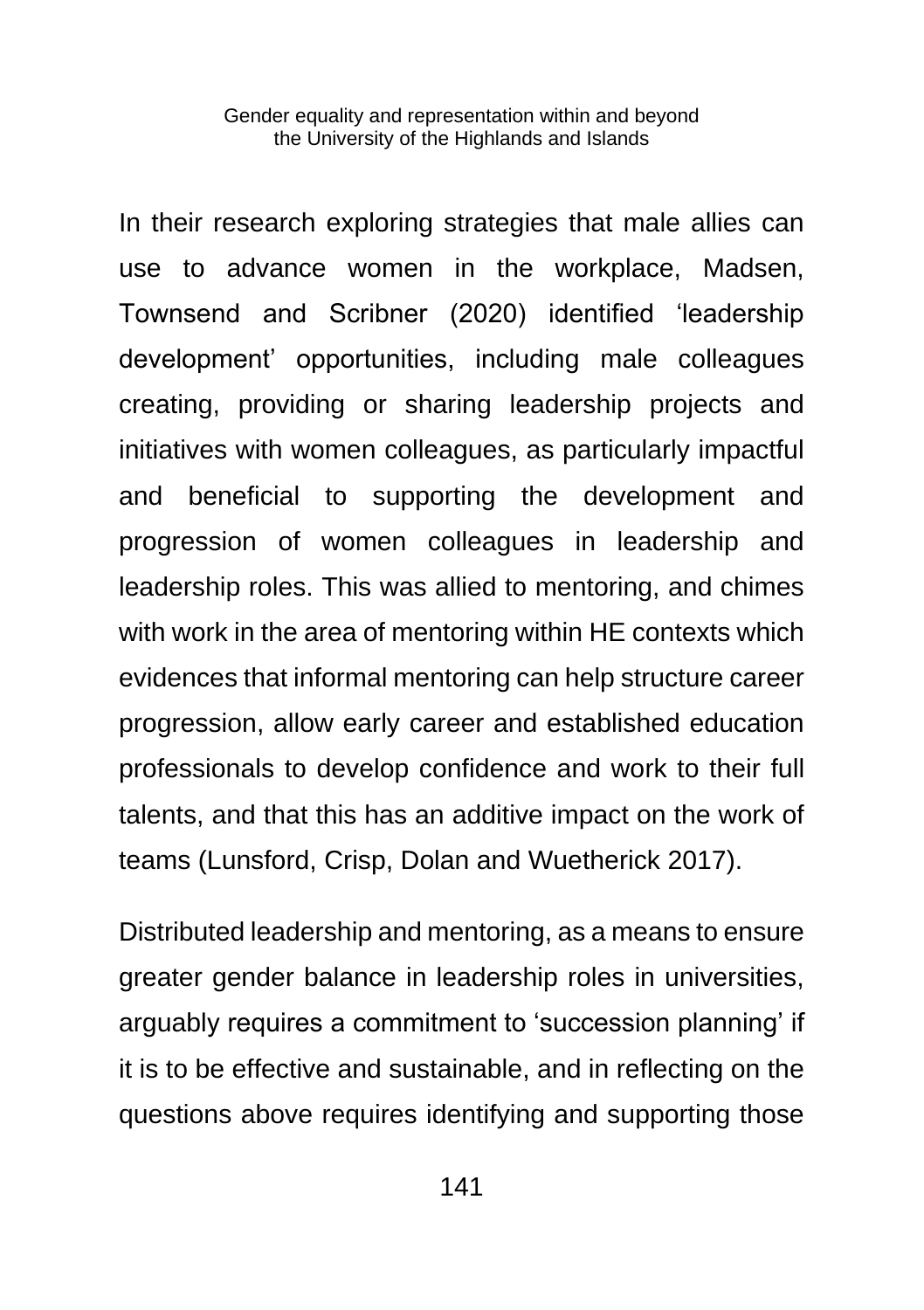women (particularly early career women colleagues) who are the ideal colleagues to lead and provide leadership.

The overall implication of this, for male colleagues working in positions of influence and responsibility in educational institutions, is that a key act of allyship is to commit to sharing their own influence and responsibility with women colleagues to democratise and distribute educational leadership and decision-making.

Arguably this applies particularly to advancing and amplifying the work and voices of women in professional roles within universities, who are often the majority of staff in professional development and enhancement departments, and who support and drive learning and teaching enhancement activities in effectively 'leading without authority'. Greater support for, recognition of, and career progression opportunities for women in these kinds of professional development areas and roles is critically important, and male leaders supporting and campaigning with women colleagues for this is essential.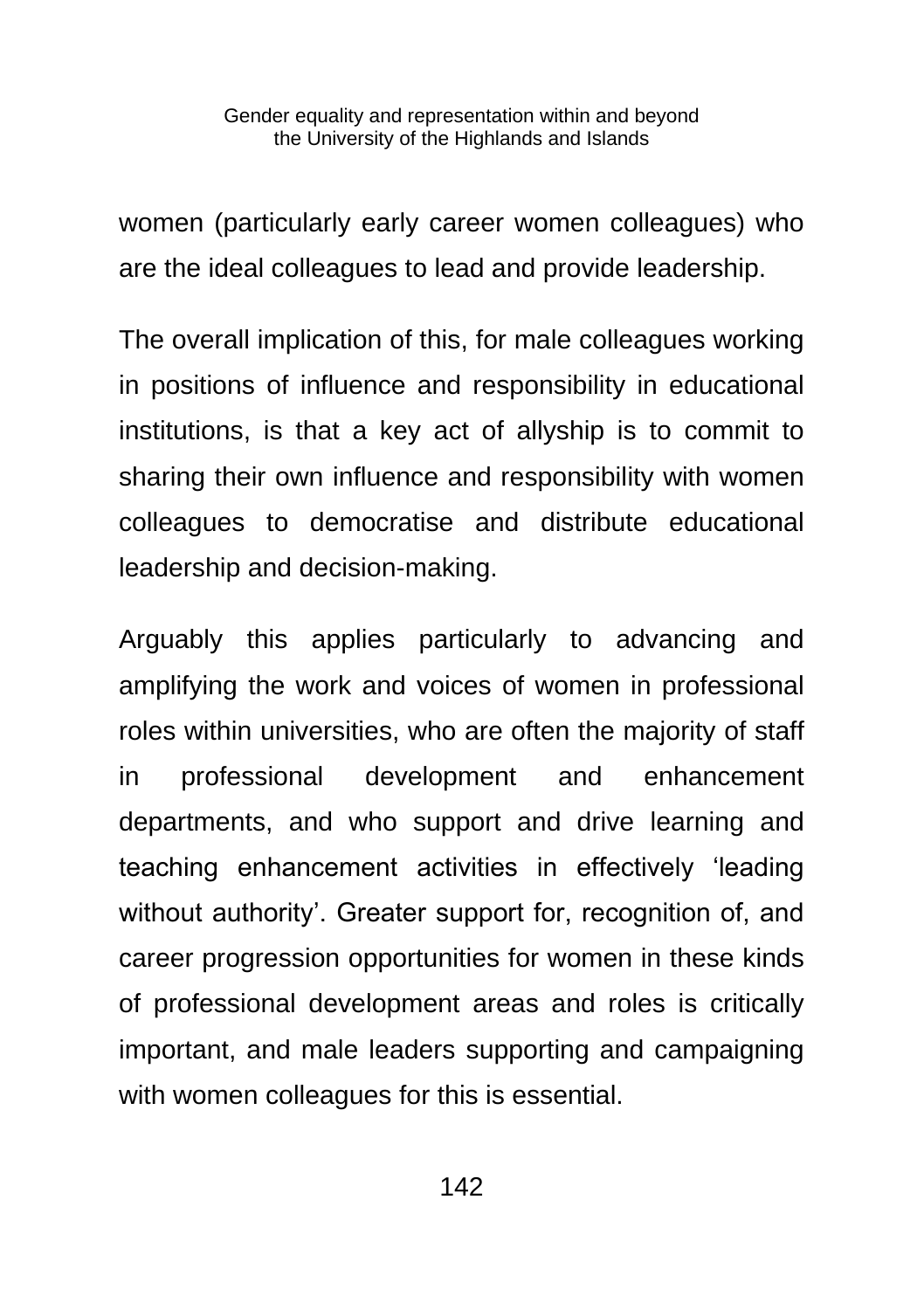## **Conclusion**

The privileging of the male voice in academia and academic work is historically and systemically embedded in universities and wider spheres of academic practice and research. From the peer review, funding and publishing of scholarship and research, through biased citation and authoring practices and into the design of curricula, the work and voices of women in 'the academy' are underrepresented, and through a combination of the aforementioned and other factors, women in academic, research and also professional roles are disadvantaged and disenfranchised.

Male allyship does not provide a solution to the systemic biases that disadvantage women in universities and higher education. However it can provide an important contribution and there are specific acts of male allyship that can help address gender inequalities and support greater gender balance and representation in academic work and practices. Male colleagues who are seeking to support gender balance and representation in academia and higher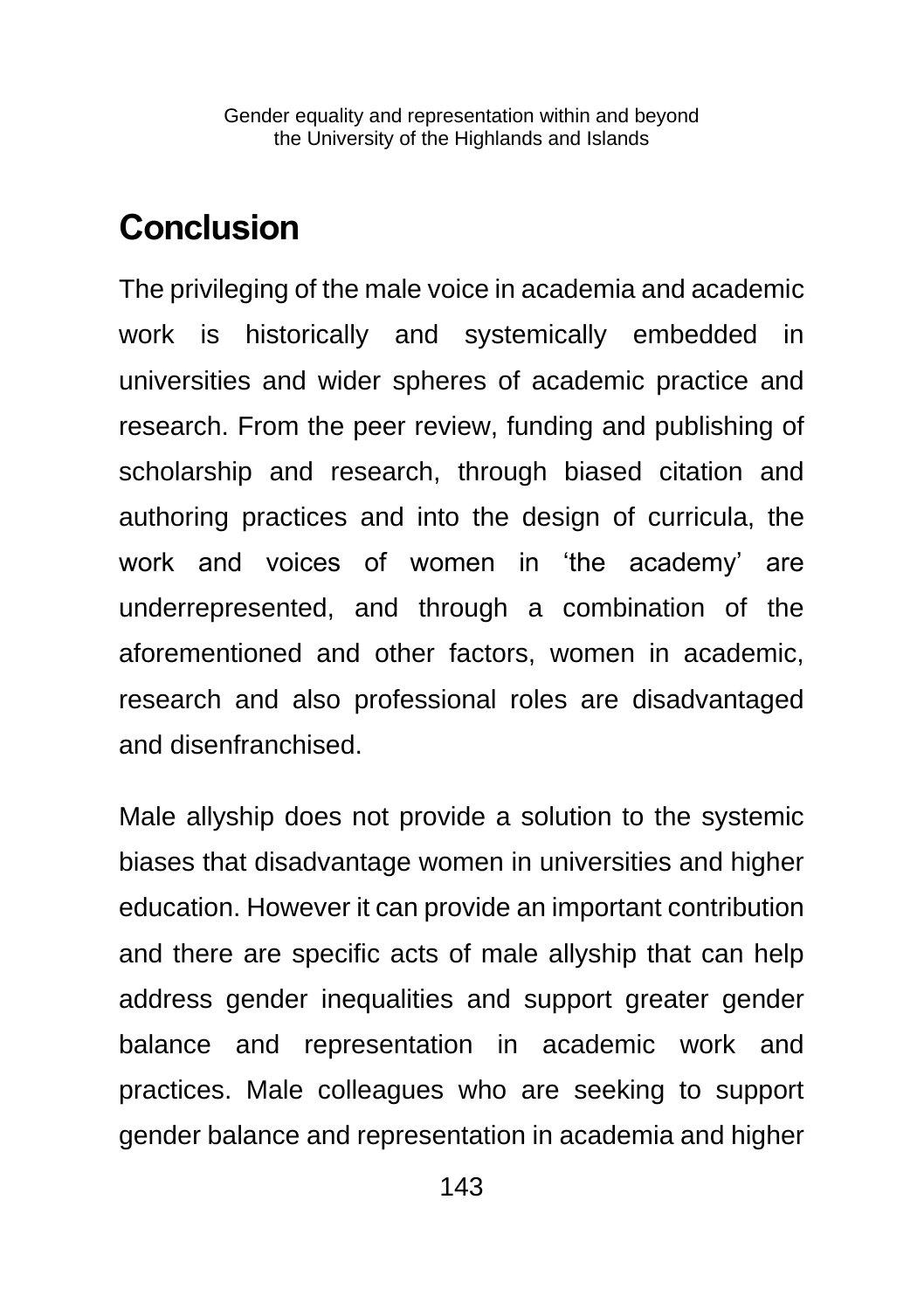education institutions have to pro-actively commit to acts of male allyship, of the kind explored in this chapter. In doing so they must recognise when they themselves and other male colleagues are being complicit in sustaining or reinforcing gender imbalance, and be prepared to challenge both the status quo and indeed their own status, leadership and responsibilities.

# **Acknowledgements**

To the extent that it was possible to determine, all of the publications cited in this chapter were either authored or first authored by women.

## **Author bio**

Keith Smyth is Professor of Pedagogy and Head of the Learning and Teaching Academy (LTA) at the University of the Highlands and Islands. Through his work alongside colleagues in the LTA, Keith leads on, supports or contributes to a range of learning and teaching enhancement initiatives and professional development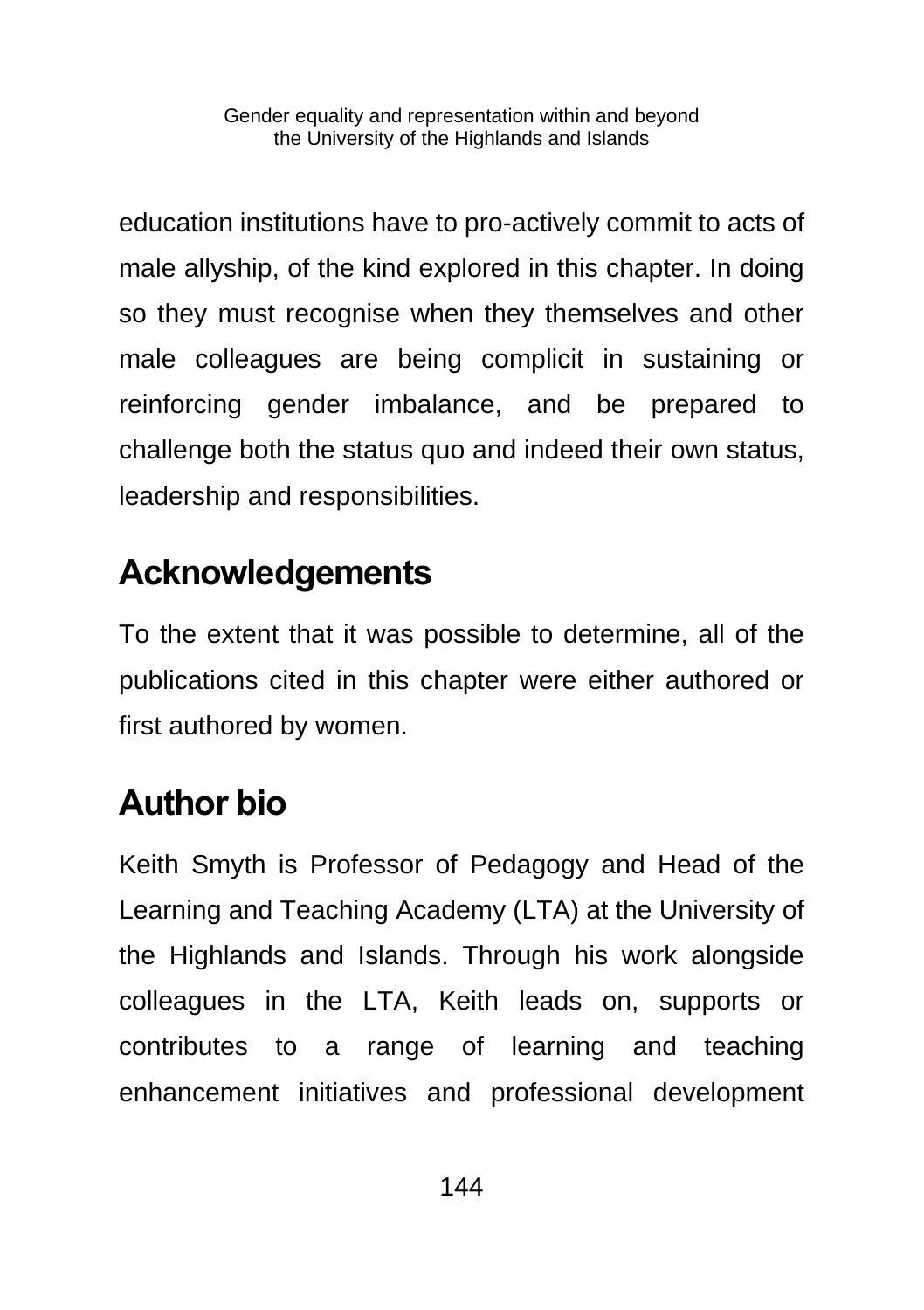opportunities offered across the university. In this context Keith has overall responsibility for the university's Learning and Teaching Enhancement Strategy, and for the development of educational research.

Keith's research interests relate to co-creative pedagogies and curriculum models, digital and open education, educational strategy, and academic development. There is strong focus on inclusion and widening participation embedded in much of this work. Keith has also been involved in a number of equality and diversity initiatives and organisations, including a period as Vice-Chair of the charity LEAD (Linking Education and Disability) Scotland. Keith blogs at <https://3eeducation.org/> and is on Twitter @smythkrs.

## **References**

Bell, M.L. and Fong, K.C. (2021) 'Gender differences in first and corresponding authorship in public health research submissions during the COVID-19 pandemic'.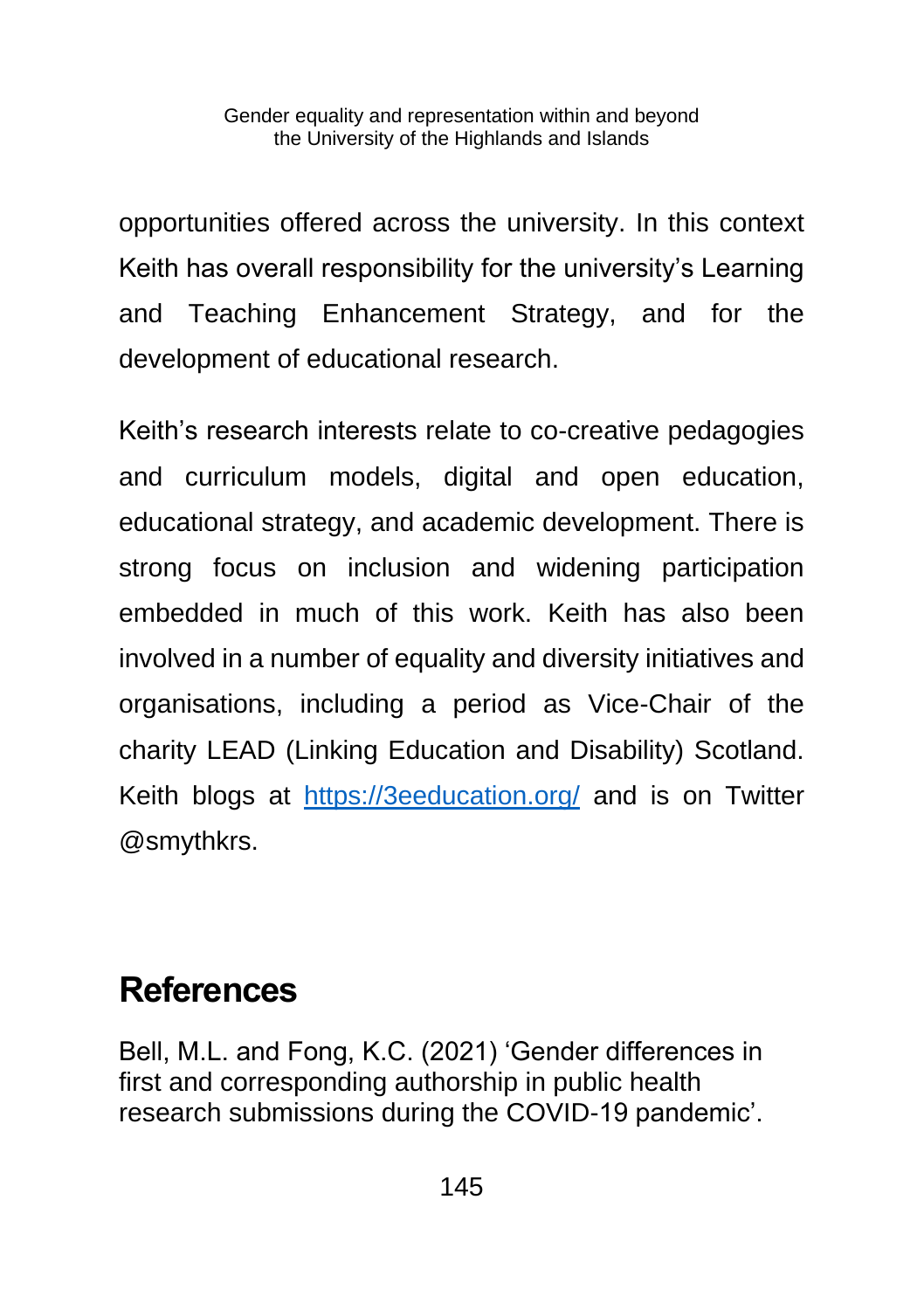*American Journal of Public Health*, 111 (1), 159-163. DOI <https://doi.org/10.2105/AJPH.2020.305975>

Bilen-Green, C., Green, R.A., McGeorge, C., Anicha, C.L. and Burnett, A. (2013) *Engaging male faculty in institutional transformation* [online]. In 2013 ASEE Annual Conference & Exposition, 23-49. Available from: [https://peer.asee.org/engaging-male-faculty-in](https://peer.asee.org/engaging-male-faculty-in-institutional-transformation)[institutional-transformation](https://peer.asee.org/engaging-male-faculty-in-institutional-transformation) [09 July 2021].

Broido E.M. (2000) 'The development of social justice allies during college: A phenomenological investigation'. *Journal of College Student Development*. 41, 3-18.

Ferber, M.A. and Brün, M., 2011. The gender gap in citations: does it persist?. *Feminist Economics*, 17(1), pp.151-158. DOI <https://doi.org/10.1080/13545701.2010.541857>

Frances, D.N., Fitzpatrick, C.R., Koprivnikar, J. and McCauley, S.J. (2020) 'Effects of inferred gender on patterns of co‐authorship in ecology and evolutionary biology publications' [online]. *The Bulletin of the Ecological Society of America*, 101 (3), p.e01705. Available from: DOI<https://doi.org/10.1002/bes2.1705> [09 July 2021].

Guglielmi, G. (2018). 'Gender bias tilts success of grant applications'. *Nature*, 554 (7690), 14-15.

Jester, N. (2018) 'Representation within higher education curricula: contextualising and advocating for feminist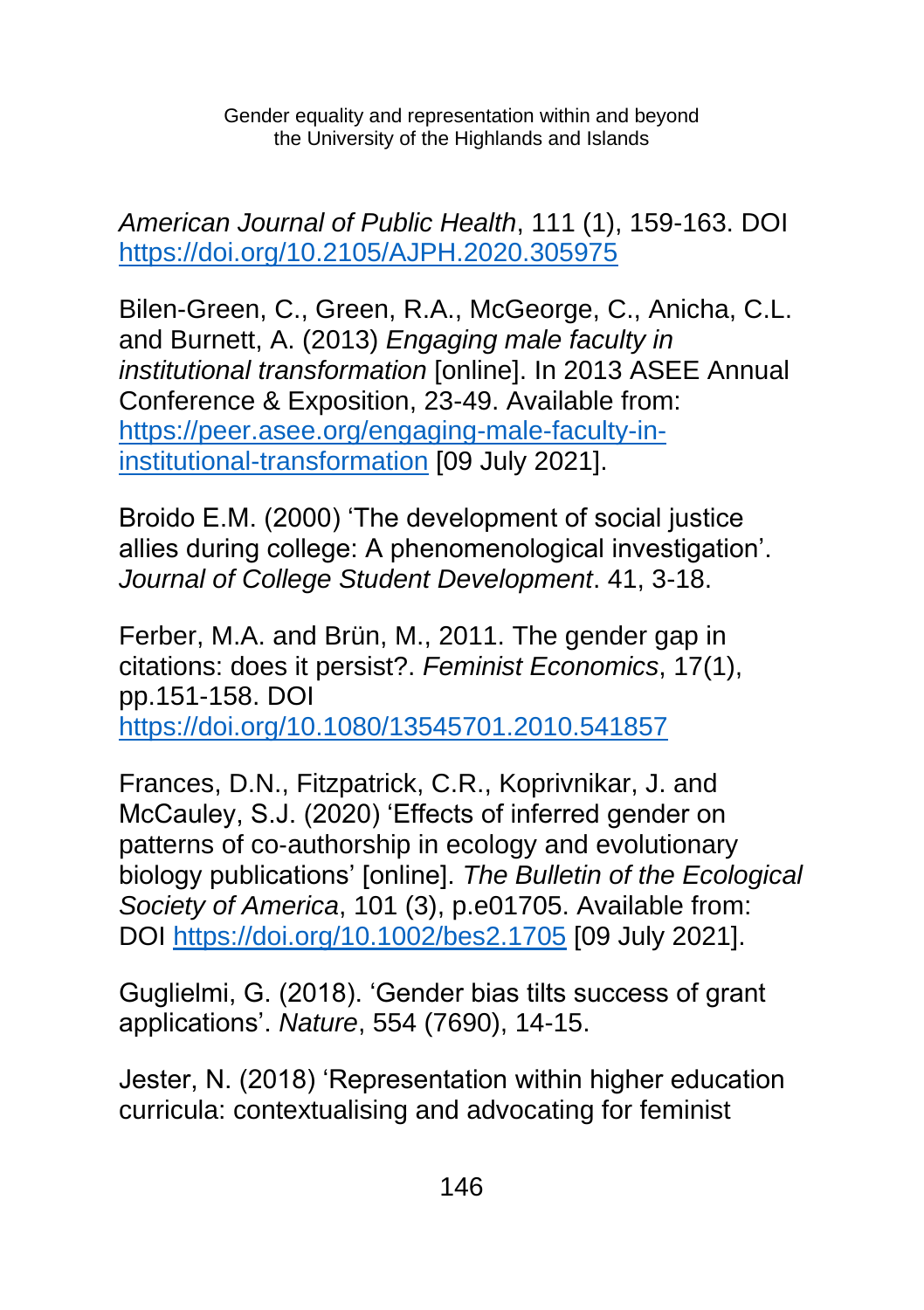digital activism'. *Teaching in Higher Education*, 23 (5), 606-618. DOI <https://doi.org/10.1080/13562517.2018.1465036>

Jones, S. and Harvey, M. (2017) 'A distributed leadership change process model for higher education'. *Journal of Higher Education Policy and Management*, 39 (2), 126- 139. DOI<https://doi.org/10.1080/1360080X.2017.1276661>

Jones, S., Lefoe, G., Harvey, M. and Ryland, K. (2012) 'Distributed leadership: A collaborative framework for academics, executives and professionals in higher education'. *Journal of Higher Education Policy and Management*, 34 (1), 67-78. DOI <https://doi.org/10.1080/1360080X.2012.642334>

King, M.M., Bergstrom, C.T., Correll, S.J., Jacquet, J. and West, J.D. (2017) 'Men set their own cites high: Gender and self-citation across fields and over time' [online]. *Socius*, 3, p.2378023117738903. Available from: DOI <https://doi.org/10.1177/2378023117738903> [09 July 2021].

Liévano-Latorre, L.F., da Silva, R.A., Vieira, R.R., Resende, F.M., Ribeiro, B.R., Borges, F.J., Sales, L. and Loyola, R. (2020) 'Pervasive gender bias in editorial boards of biodiversity conservation journals'. *Biological Conservation*, 251, p.108767.

<https://doi.org/10.1016/j.biocon.2020.108767>

Lumby, J. (2013) 'Distributed leadership: The uses and abuses of power'. *Educational Management*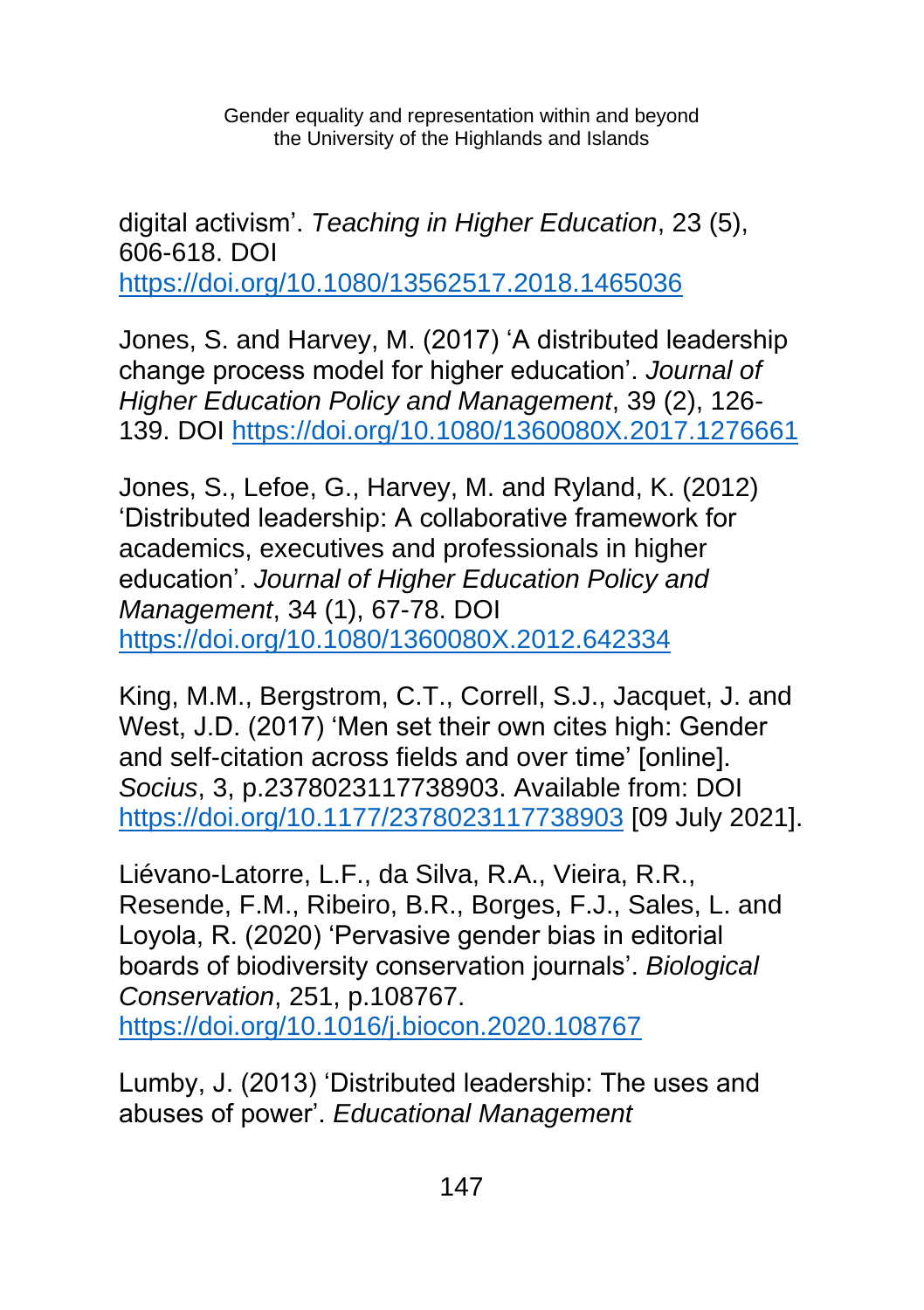*Administration & Leadership*, 41 (5), 581-597. DOI <https://doi.org/10.1177/1741143213489288>

Lundine, J., Bourgeault, I.L., Glonti, K., Hutchinson, E. and Balabanova, D. (2019) '"I don't see gender": Conceptualizing a gendered system of academic publishing' [online]. *Social Science & Medicine*, 235, 12388. Available from: DOI <https://doi.org/10.1016/j.socscimed.2019.112388> [09 July 2021].

Lunsford, L.G., Crisp, G., Dolan, E. L., and Wuetherick, B. (2017) Mentoring in higher education. In: D. Clutterbuck, F. Kochan, L. G. Lunsford and N. Dominguez (eds.) *The Sage Handbook of Mentoring*. New York: Sage. pp. 316- 334.

MacNeill, S., Johnston, B. and Smyth, K. (2020) Critical engagement for active participation and reflection in the digital university in an age of populism. In: E. Michelson and A. Mandell (eds.) *Adult learning in the age of Trump and Brexit. New Directions for Adult and Continuing Education*, No 165, Spring 2020, 115-127. DOI <https://doi.org/10.1002/ace.20372>

Madsen, S.R., Townsend, A. and Scribner, R.T. (2020). 'Strategies that male allies use to advance women in the workplace'. *The Journal of Men's Studies*, 28 (3), 239-259. <https://doi.org/10.1177/1060826519883239>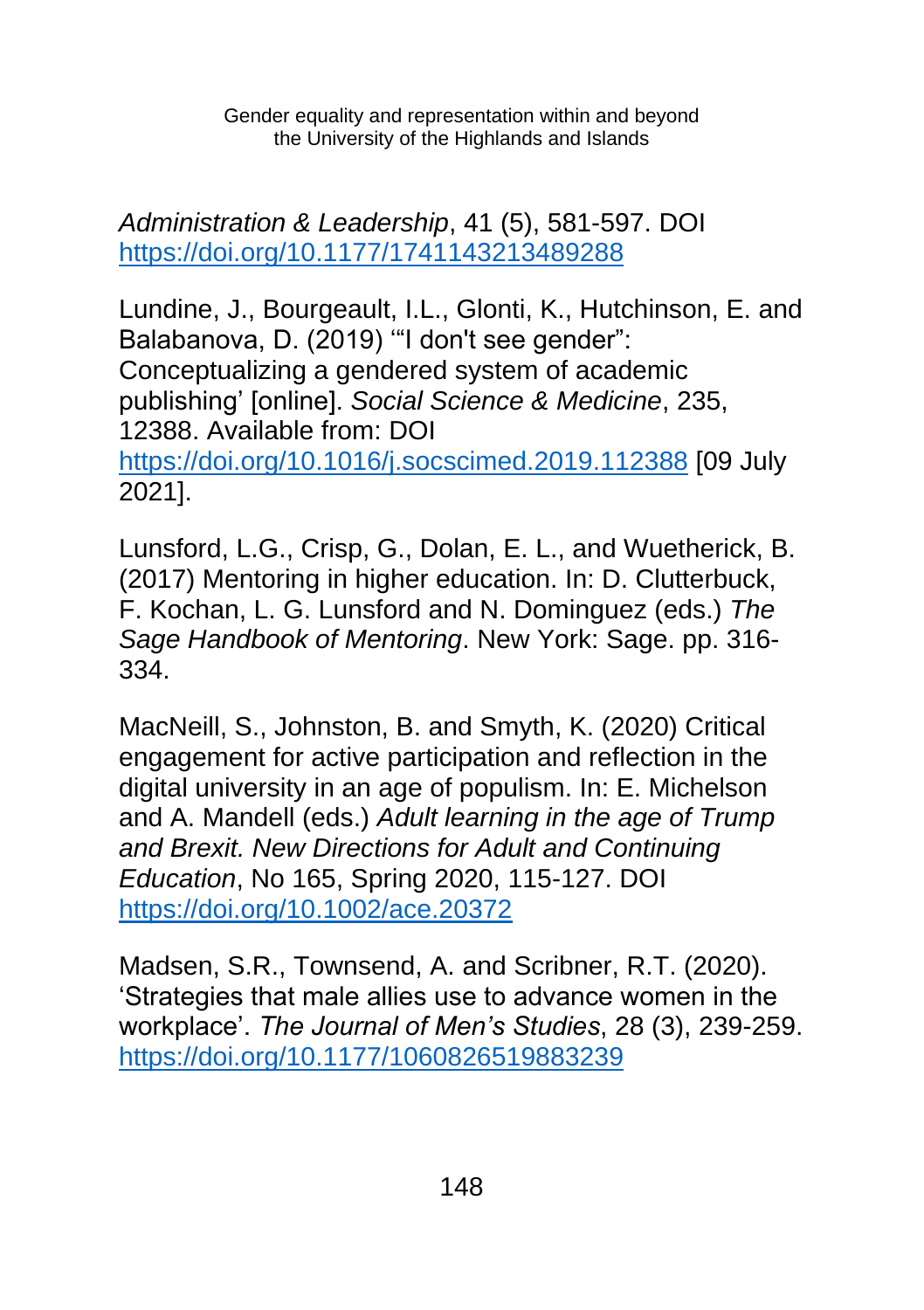Morgan, R., Hawkins, K. and Lundine, J. (2018) 'The foundation and consequences of gender bias in grant peer review processes' [online]. *CMAJ*, 190 (16), E487-E488. Available from: DOI<https://doi.org/10.1503/cmaj.180188> [09 July 2021].

Phull, K., Ciflikli, G. and Meibauer, G. (2019) 'Gender and bias in the International Relations curriculum: Insights from reading lists'. *European Journal of International Relations*, 25 (2), 383-407. DOI <https://doi.org/10.1177/1354066118791690>

Rees, T. (2011) 'The gendered construction of scientific excellence'. *Interdisciplinary Science Reviews*, 36 (2), 133-145. DOI

<https://doi.org/10.1179/030801811X13013181961437>

Stevenson, J. (2009) 'Women and the cultural politics of printing'. *The Seventeenth Century*, 24 (2), 205-237.

Sugimoto, C.R. (2013) 'Global gender disparities in science' [online]. *Nature*, 504, 211-13. Available from: <https://www.nature.com/articles/504211a> [09 July 2021].

Tuana, N. and Peterson, M.J. (1993) *The Less Noble Sex: Scientific, Religious, and Philosophical Conceptions of Woman's Nature*. Indiana University Press.

West, J.D., Jacquet, J., King, M.M., Correll, S.J. and Bergstrom, C.T. (2013) 'The role of gender in scholarly authorship' [online]*. PloS one*, 8 (7), p.e66212. Available